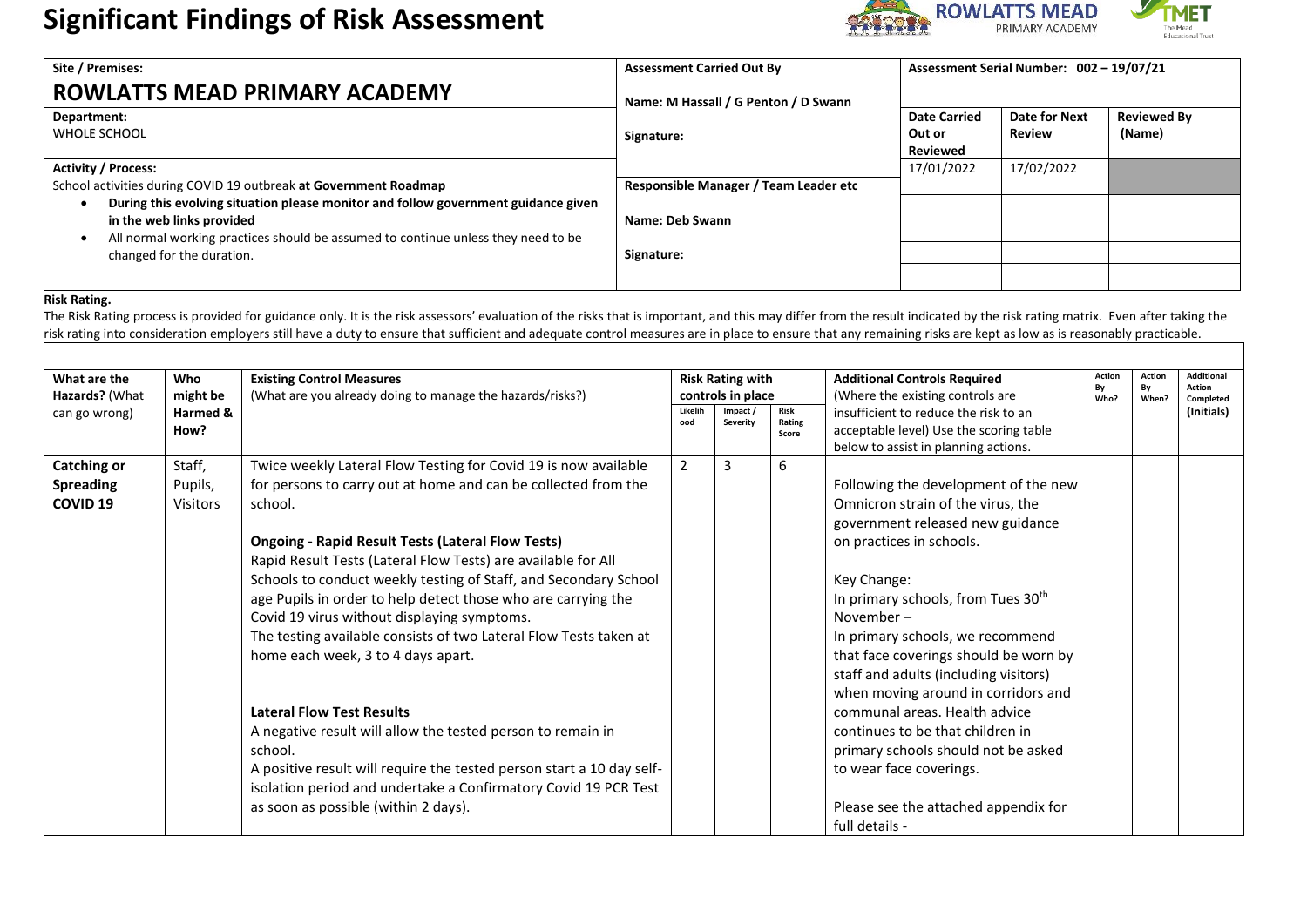From Tuesday 11th Jan 2022, there is no longer a requirement to have a PCR test. If you have a positive LFT then you would start the self isolation period of UP TO 10 days.

From Monday  $17<sup>th</sup>$  Jan 2022 – if on the 5<sup>th</sup> day of isolation you return a negative LFT, then a negative LFT on day 6, you no longer need to self isolate.

The use of public transport should be avoided where possible by the person testing positive.

The results of the PCR Test determining whether self-isolation is to continue [positive result], or if the person can return to School [negative result within 2 days of LFT Test].

From Monday 16 August 2021 unvaccinated young people up to the age of 18 years and 6 months and fully vaccinated adults, are no longer required to self-isolate if they live in the same household as someone with COVID-19, or are a close contact of someone with COVID-19.

Those identified as a close contact will be informed by NHS Test and Trace that they have been in close contact with a positive case and advised to take a PCR test. We strongly encourage all individuals to take a PCR test if advised to do so. There is no requirement to self-isolate while awaiting PCR test results and so individuals can attend their setting as usual.

Children and young people who attend an education or childcare setting and who have been identified as a close contact, should continue to attend their setting as normal.

#### **LATERAL FLOW TEST INCIDENT REPORTING**

Incidents regarding LFT testing are to be reported as follows.

Home testing Clinical Incidents to –

[https://coronavirus-yellowcard.mhra.gov.uk](https://coronavirus-yellowcard.mhra.gov.uk/) & the School Management.

Home testing Non-Clinical Incidents to -

NHS Test & Trace Service Telephone Nº 119 & the School Management.

Incidents in School to -

Schools\_guidance\_update\_for\_Omnic ron\_-\_29\_Nov.pdf

Seating/tables arranged in the classrooms to ensure distance where possible. Staff can wear PPE if they choose and stay, where practicable, inside designated/zoned areas of the classroom.

Regular hand sanitising for staff and pupils

A new risk assessment for staff working at home to be released by the TMET

Lateral flow testing for staff to continue

All staff will test twice weekly. Monday and Thursday evenings. All results to be logged via the NHS website a[t Report a COVID-19 test](https://www.gov.uk/report-covid19-result)  result - [GOV.UK \(www.gov.uk\)](https://www.gov.uk/report-covid19-result) or NHS Covid-19 app. Positive tests should be reported to the Principal. That member of staff will then self-isolate while they go for a test from an official testing centre. The result of which would invoke the necessary action as shown below

The vaccination program has been widely promoted and all staff have had at least the first vaccination

Hand washing facilities are present throughout the site with monitored levels of soap and towels (should an area be low in these, please report to the BM or site team for immediate rectification). In addition, sanitising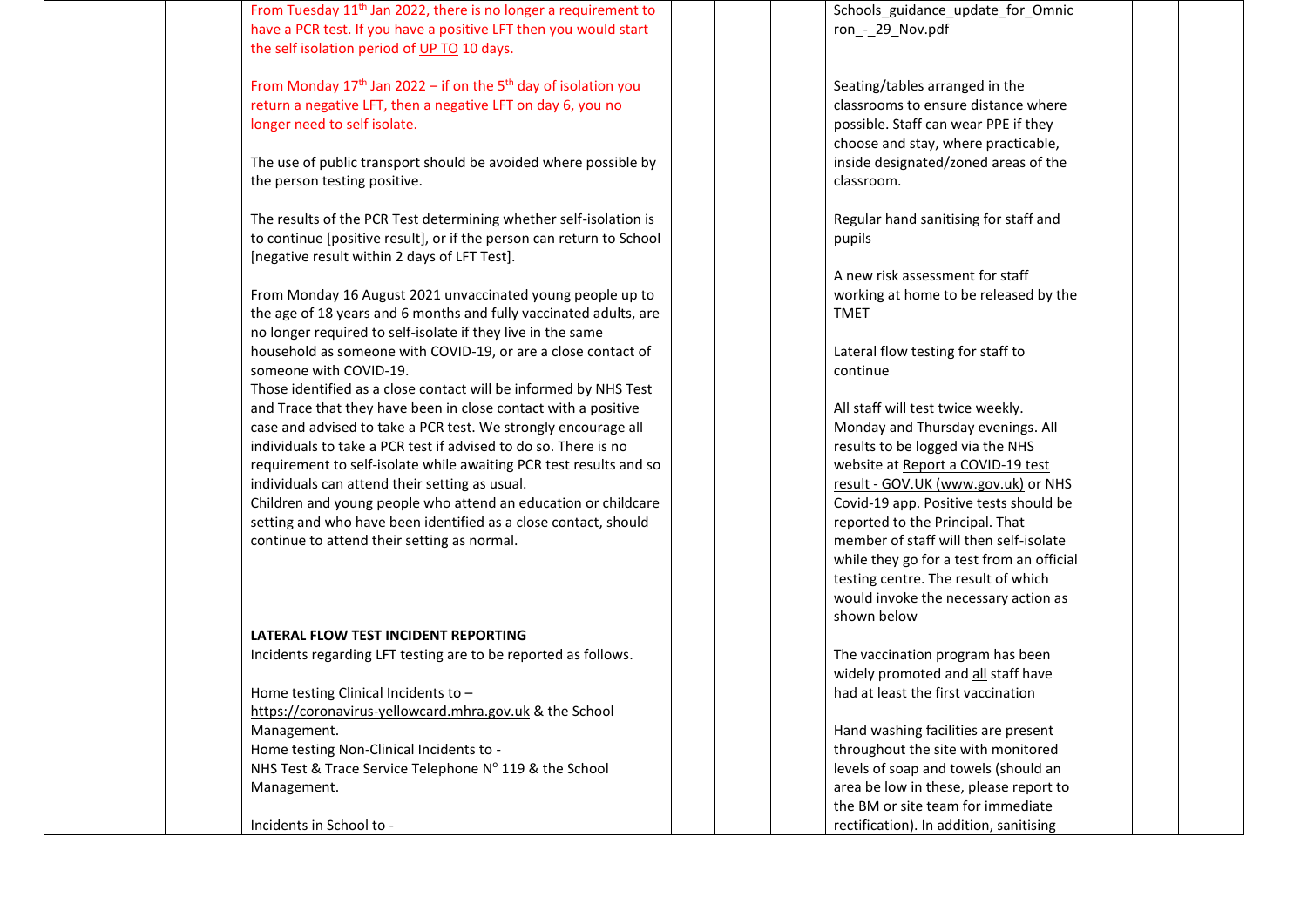It is important that all incidents related to testing are recorded, including void results.

Serious incidents, including those that require immediate pausing of all testing on site, should be escalated immediately to the DfE helpline.

Incidents that disrupt testing and/or could potentially impact quality or safety of testing and cannot be resolved locally should be reported to the DfE helpline.

Any other incidents that disrupt testing in any way, but that are resolved locally, should be reported to DfE through the Incident Reporting Form on www.Gov.uk. DfE will escalate issues to DHSC through the clinical governance process for rapid testing as required.

DfE Coronavirus Helpline 0800 0468687. Records of all incidents are kept.

Welfare facilities are provided which contain suitable levels of soap and hand sanitiser.

All persons to wash hands with soap regularly and thoroughly, for at least 20 seconds. Hands should then be dried using disposable towels etc, which should be disposed of into the bins provided.

Tissues will be provided for employees, SEN & early years children, along with bins provided for their disposal. All persons should use a tissue when coughing or sneezing and then place the used tissue in the bin before washing their hands. If a tissue is not available coughing or sneezing into the crook of the elbow, with washing hands afterwards is an acceptable alternative.

Contact with personnel suspected of having caught COVID-19 will be avoided.

All persons are reminded to not touch their eyes, nose or mouth if their hands are not clean.

Any existing individual risk assessments (disability, young persons or new / expectant mothers) to be reviewed.

Follow good respiratory hygiene and skin cleaning hygiene measures at all times.

units are present at the entrance to the site and each classroom.

Staff to inform Site Team of items that need replenishing from their cleansing packs as per instruction in the pack. Or log on EVERY

Guidance on good hygiene has been shared throughout opening and will continue to be promoted to staff and pupils; this includes hand washing and respiratory hygiene.

#### Hand Washing

1. Hand washing facilities with soap and water in place. 2. Stringent hand washing/sanitising in

place.

3. See hand washing guidance. https://www.nhs.uk/live-well/healthybody/best-way-to-wash-your-hands/ print

4. Reinstate the use of hand dryers as per HSE Guidance [https://www.hse.gov.uk/coronavirus/](https://www.hse.gov.uk/coronavirus/cleaning/bathrooms-toilets-washbasins.htm)

[cleaning/bathrooms-toilets](https://www.hse.gov.uk/coronavirus/cleaning/bathrooms-toilets-washbasins.htm)[washbasins.htm](https://www.hse.gov.uk/coronavirus/cleaning/bathrooms-toilets-washbasins.htm)

5. Gel sanitisers in any area where washing facilities not readily available

Clear measures about reporting cases will be communicated with staff through the staff briefing. (briefing PowerPoint)

The needs of individual pupils with specific areas of SEND and those requiring intimate care will be reviewed fully and shared with staff prior to opening in September

All employees made aware of PPE availability (gloves and masks) and use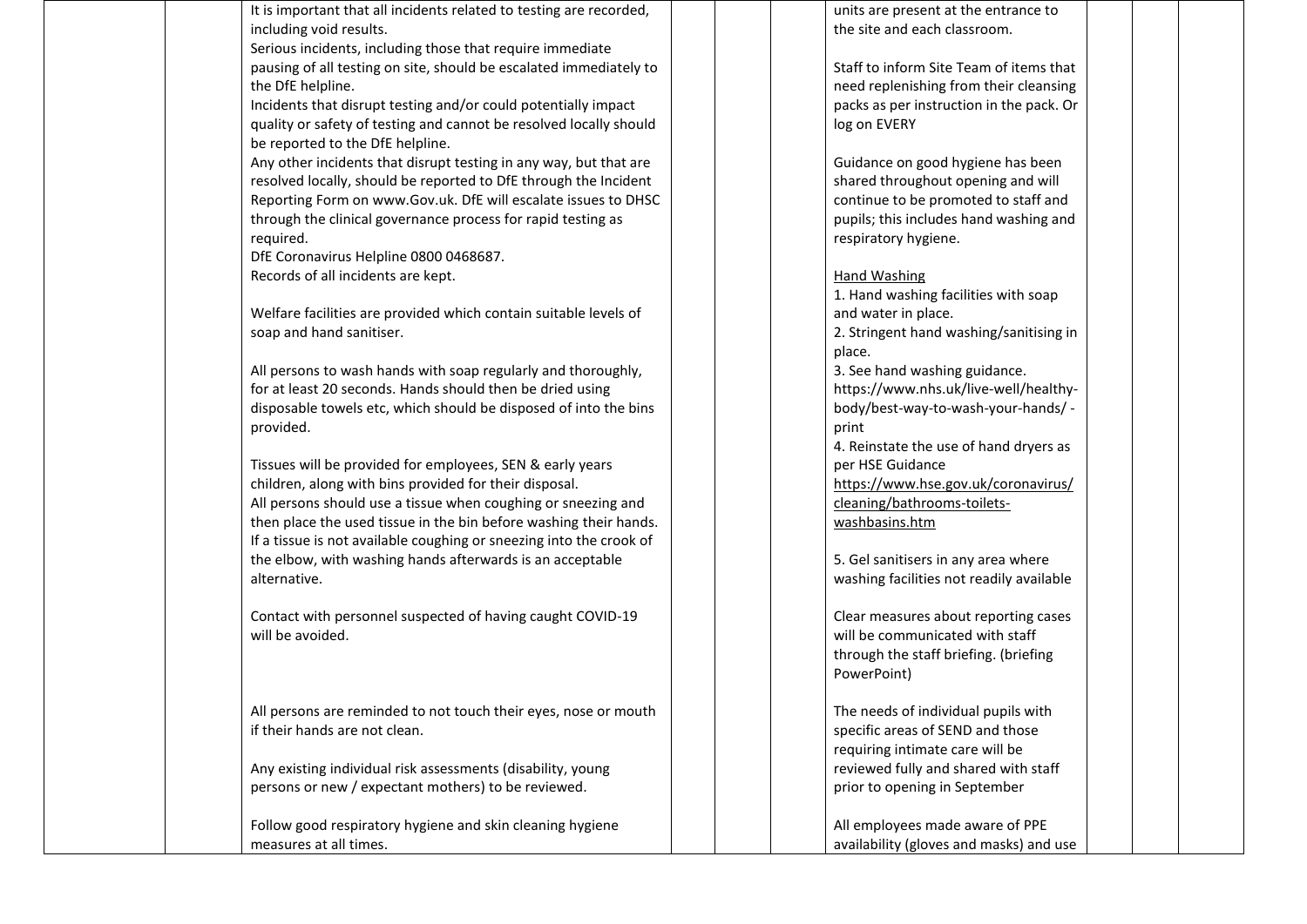Ensure frequent hand washing/sanitising is carried out by all persons throughout the day, including as examples - Before & after eating or handling food.

After sneezing, nose blowing & coughing or using tissues. When accessing frequently touched surfaces & shared areas. Before & after touching the face.

Upon returning home.

After washing, hands should then be dried using disposable towels etc, which should be disposed of into the bins provided. For pupils regular hand washing / sanitising would also include washing / sanitising their hands, on arrival, after breaks, before & after lunch, after using the toilet and when changing rooms (Younger children & SEN pupils may need additional support & encouragement or supervision for this).

Clear signage and information are to be displayed reminding all persons of hygiene and hand washing requirements. This information should also be easily understandable to small children where necessary.

Parents, Visitors & Contractors, etc are to be informed of the COVID 19 safety precautions of the School (Based upon Government Guidance and this risk assessment).

An Outbreak Management Plan / Contingency plans are in place to revert to a greater level of Covid 19 control measures (possibly based upon previous risk assessment controls) should this be advised by Public Health due to local outbreaks. These contingency plans include the provision of remote learning for pupils where this becomes necessary.

This risk assessment and any safe systems of work must be communicated to staff before they start work and be available in school.

The SLT are to ensure that a system is in place to monitor and enforce the Covid 19 safety arrangements identified in this risk assessment.

Employee support services (Occupational Health Service / Amica etc) are available to discuss any concerns employees may have directly related to their health, and to provide appropriate

in any situations where social distancing cannot be maintained. Management checks to ensure this is adhered to and appropriate measures taken to address issues as they arise. (briefing PowerPoint)

Employees and pupils to be reminded to wash their hands for 20 seconds with water and soap and the importance of proper drying with disposable towels. (briefing PowerPoint) Children will be briefed on how to use the sanitizing units upon their transitions days in September when there are limited numbers of children in school. Supervision of these will occur and staff will be additionally vigilant in their use for very young children and those with complex additional needs.

Also reminded to catch coughs and sneezes in tissues – Follow Catch it, Bin it, kill it and to avoid touching face, eyes, nose or mouth with unclean hands. Tissues will be made available throughout the workplace.

To help reduce the spread of coronavirus (COVID-19) reminding everyone of the public health advice [https://www.publichealth.hscni.net/n](https://www.publichealth.hscni.net/news/covid-19-coronavirus) [ews/covid-19-coronavirus](https://www.publichealth.hscni.net/news/covid-19-coronavirus)

Posters, leaflets and other materials are available for display. These will be displayed in: Reception areas Toilets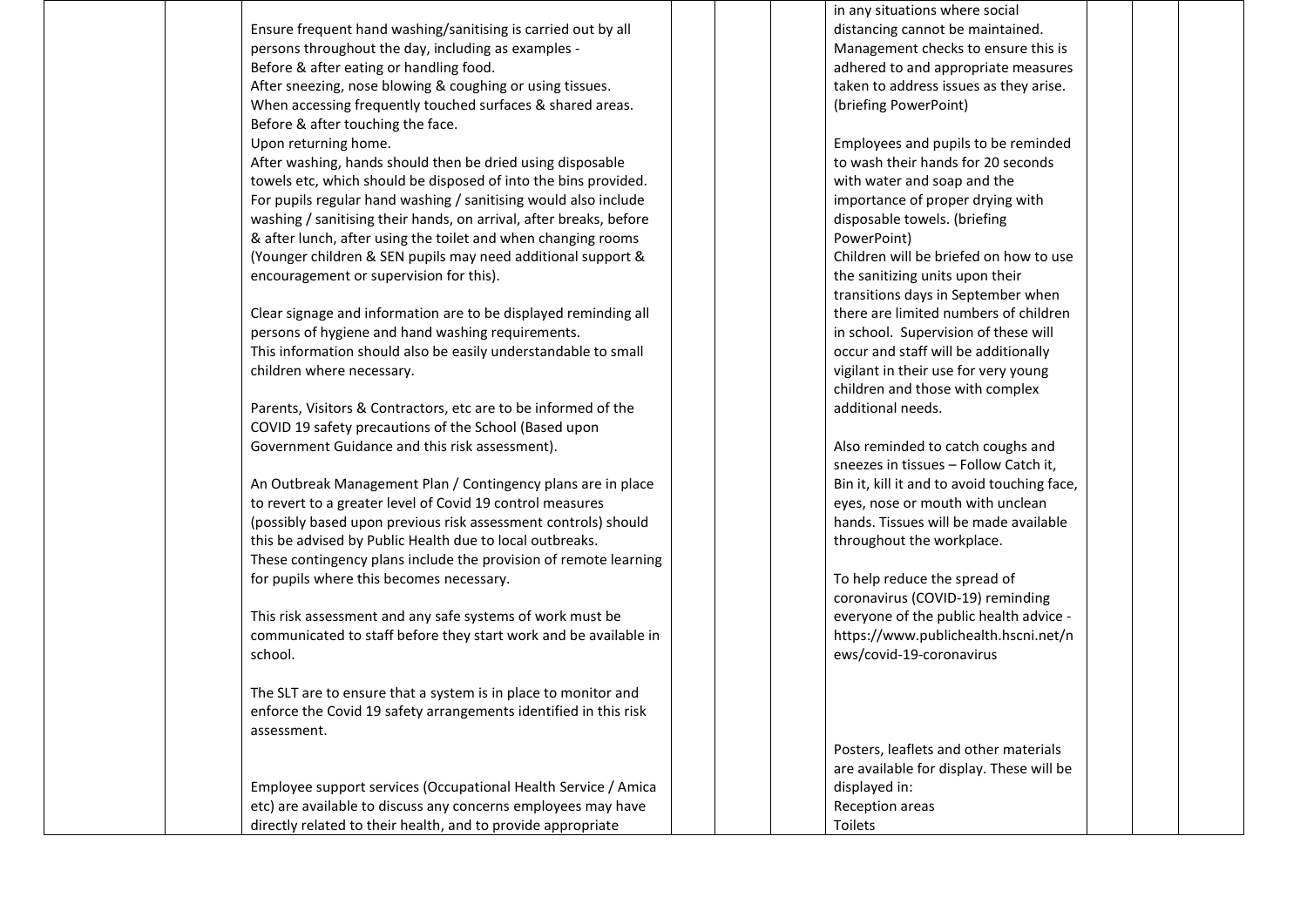support. The full range of support available is identified in the Schools Wellbeing policy.

Staff continually monitor pupil wellbeing, and take appropriate measures as necessary

### **With effect from 30 November 2021**

Face coverings should be worn by pupils (11 years old & above) and by members of Staff, visitors & contractors etc when moving around communal spaces such as school corridors etc.(Face coverings are not required outdoors).

(With the standard exceptions for disabilities / breathing difficulties / lip reading etc applying. *There may also be valid reasons for not wearing masks during strenuous physical activity*).

A small stock of spare face masks is held to support this measure.

Notes for face coverings,

- Wash/sanitise hands before & after donning & doffing face coverings.
- Avoid touching the part of the face covering over the mouth & nose.
- Change face coverings if these become damp or contaminated, or if the parts covering the mouth & nose have been touched.
- Avoid taking off and putting on the face covering a lot in quick succession.

**Clinically Extremely Vulnerable Staff** are able to return to School if their work cannot be done at home.

If attending site these staff may wish to take additional Covid 19 precautions if required (e.g. limiting close contacts etc), and as agreed in their individual risk assessment.

**Clinically Extremely Vulnerable Pupils** are able to attend school unless it is advised by their medical support team that they should be shielding.

There is ongoing scientific work in respect of the impact on BAME groups, particularly in front line health/care roles. We are closely monitoring guidance and at the current time this group is not considered to be clinically vulnerable based on the public health list. If this changes our response will be adapted and all employees are assured of a comprehensive risk assessment and measures to mitigate risk. If individual employees would like specific discussion about their role this will be arranged.

Notice boards in staffrooms, workrooms and staff kitchens Meeting rooms

[https://www.gov.uk/government/pub](https://www.gov.uk/government/publications/guidance-to-employers-and-businesses-about-covid-19) [lications/guidance-to-employers-and](https://www.gov.uk/government/publications/guidance-to-employers-and-businesses-about-covid-19)[businesses-about-covid-19](https://www.gov.uk/government/publications/guidance-to-employers-and-businesses-about-covid-19)

Information and guidance shared through parent letters, contractors' procedures and signage

AMICA counselling service promoted to all employees including [http://www.amica](http://www.amica-counselling.uk/services/emotional-resilience/)[counselling.uk/services/emotional](http://www.amica-counselling.uk/services/emotional-resilience/)[resilience/](http://www.amica-counselling.uk/services/emotional-resilience/)

Signpost staff to relevant external agencies such as: https://www.educationsupport.org.uk

Occupational Health referrals will be made through discussion with The Principal or BM as required.

Through the following of measures outlined in this document, we believe social distancing measures can be adopted. In addition, staff will have access to PPE and be encouraged to wear this where there is increased vulnerability.

Maximum occupancy signs have been placed on the doors of rooms where there is limited space

Infrequently used rooms across the school, (i.e. intervention rooms, library, meeting rooms, gym) should have their windows opened by the site staff when school is unlocked. Additional signage across the school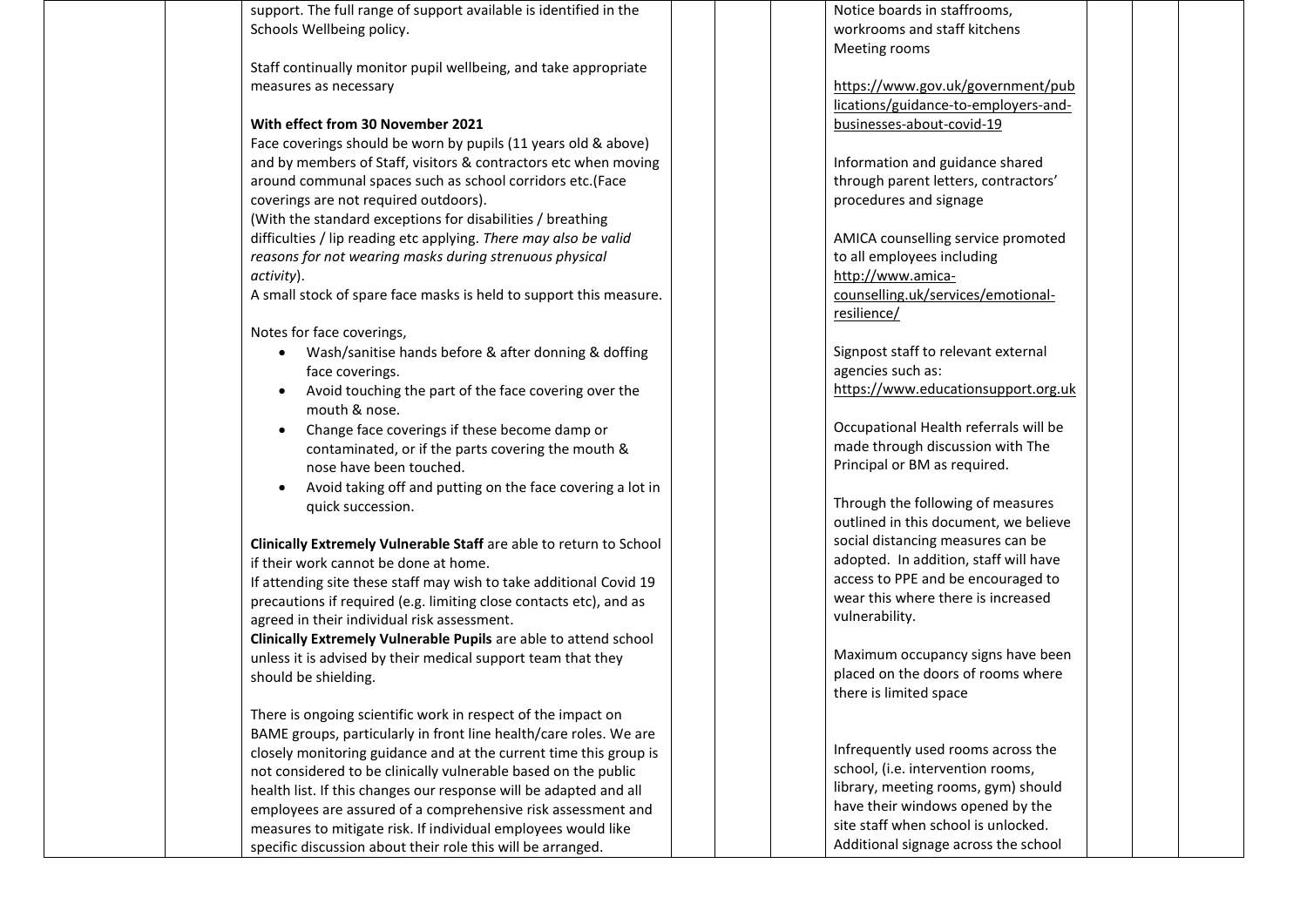|                                                               |                               | An individual risk assessment will be carried out for any person<br>who considers that the control measures in place are insufficient<br>for their personal circumstances.                                                                                                                                             |  | to highlight the importance of<br>ventilation and daily checks are<br>carried out and recorded to make sure<br>windows are opened.                                                                                                                                                                                        |  |
|---------------------------------------------------------------|-------------------------------|------------------------------------------------------------------------------------------------------------------------------------------------------------------------------------------------------------------------------------------------------------------------------------------------------------------------|--|---------------------------------------------------------------------------------------------------------------------------------------------------------------------------------------------------------------------------------------------------------------------------------------------------------------------------|--|
|                                                               |                               | Individual risk assessments will also be carried out to determine<br>the safety measures for those working with pupils who spit<br>uncontrollably or use saliva as a sensory stimulant.                                                                                                                                |  | Through the following of measures<br>outlined in this document, we believe<br>social distancing measures can be<br>adopted. In addition, staff will have<br>access to PPE and be encouraged to<br>wear this where there is increased<br>vulnerability.                                                                    |  |
|                                                               |                               |                                                                                                                                                                                                                                                                                                                        |  | Discussions will continue to take place<br>at the request of members of staff,<br>who were previously identified as<br>clinically vulnerable or clinically<br>extremely vulnerable to discuss the<br>measures in place and any additional<br>measures they would like to be put<br>into place (updated risk assessments). |  |
|                                                               |                               |                                                                                                                                                                                                                                                                                                                        |  | Individual pregnancy risk assessments<br>were discussed and completed with all<br>relevant members of staff at the<br>commencement of the academic year.<br>Reasonable adjustments were put into<br>place where requested and<br>appropriate.                                                                             |  |
|                                                               |                               |                                                                                                                                                                                                                                                                                                                        |  | The pregnancy risk assessment was<br>amalgamated with the COVID risk<br>assessment to ensure coverage.                                                                                                                                                                                                                    |  |
| <b>Catching or</b><br><b>Spreading</b><br>COVID <sub>19</sub> | Staff,<br>Pupils,<br>Visitors | Non-legislative additional control measures for consideration<br>based upon Government Expectations & Recommendations.<br>The Government expects and recommends that all non-<br>exempted persons would wear face coverings in crowded areas<br>where they come into contact with others they do not normally<br>meet. |  |                                                                                                                                                                                                                                                                                                                           |  |
|                                                               |                               | The Government expects and recommends that a gradual<br>resumption to full workplace attendance will be practiced.                                                                                                                                                                                                     |  |                                                                                                                                                                                                                                                                                                                           |  |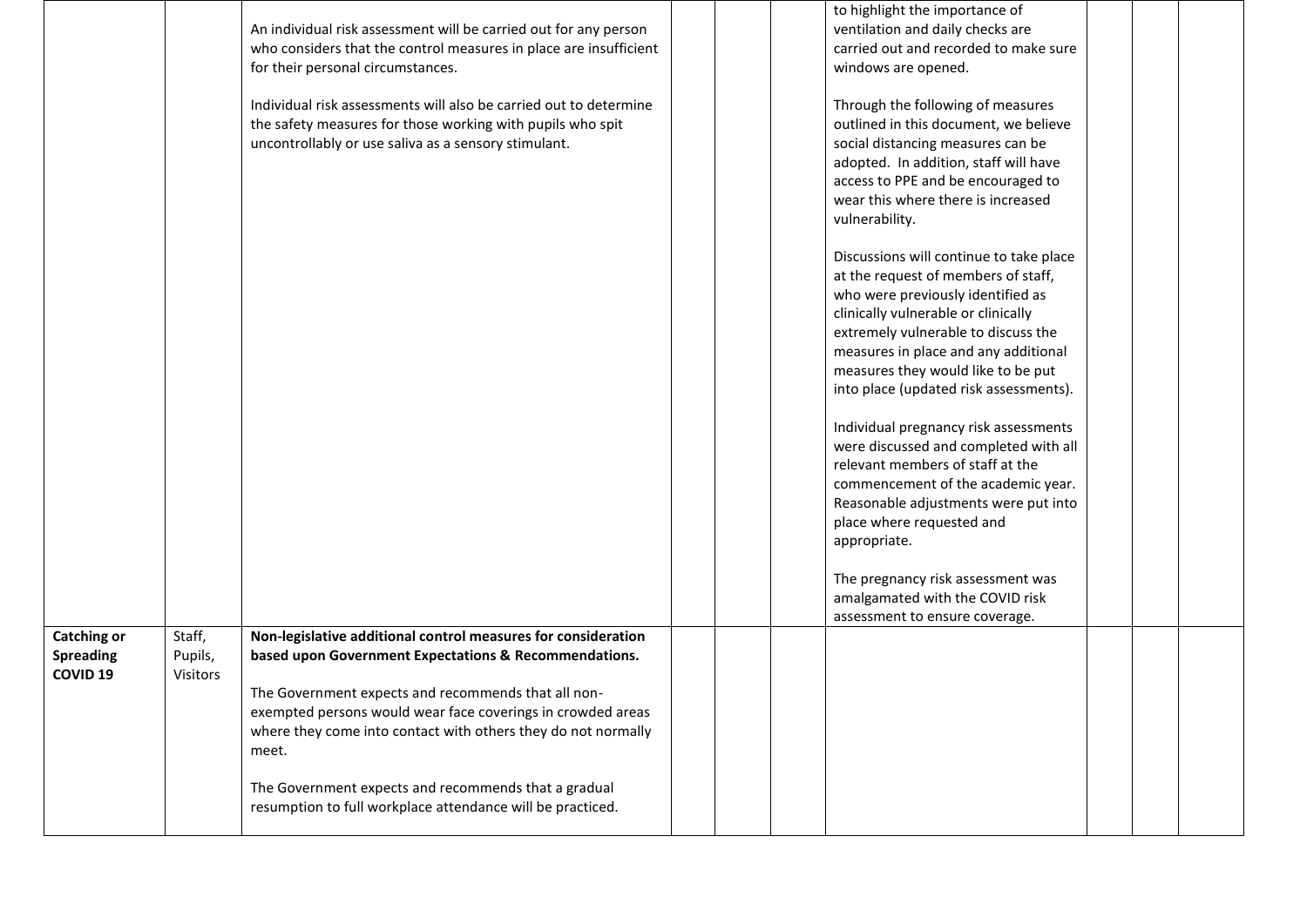|                                            |                     | All Staff are expected to use their own personal judgement in<br>adopting additional control measures to minimise their own<br>exposure risks to Covid 19.<br>All persons are expected to limit close contacts as far as is<br>reasonably practicable with those persons they do not normally<br>live with (i.e. considering the frequency, duration & numbers of<br>contacts).<br>As meetings outside are less prone to virus spreading, the<br>government expectation is that meetings outside would be<br>prioritised over meetings indoors.<br>Consideration may be given to maintaining records of staff,<br>visitor & contractor attendance for NHS Test & Trace purposes. |                                                                          |  |  |
|--------------------------------------------|---------------------|----------------------------------------------------------------------------------------------------------------------------------------------------------------------------------------------------------------------------------------------------------------------------------------------------------------------------------------------------------------------------------------------------------------------------------------------------------------------------------------------------------------------------------------------------------------------------------------------------------------------------------------------------------------------------------|--------------------------------------------------------------------------|--|--|
| <b>Suspected case</b><br>whilst on site or | Staff,              | When a person develops symptoms compatible with COVID 19<br>they should be sent home and isolate for 10 days, and they are                                                                                                                                                                                                                                                                                                                                                                                                                                                                                                                                                       | Sickness absence to be recorded<br>accurately and ensure that any COVID- |  |  |
| <b>Positive PCR</b>                        | Pupils,<br>Visitors | encouraged to undertake a PCR Test (A list of the main                                                                                                                                                                                                                                                                                                                                                                                                                                                                                                                                                                                                                           | 19 symptom absence is highlighted                                        |  |  |
| <b>Test result</b>                         |                     | symptoms is available on the Government & NHS websites).                                                                                                                                                                                                                                                                                                                                                                                                                                                                                                                                                                                                                         | and staff are told to be tested (we                                      |  |  |
|                                            |                     | The self-isolation & testing requirements for their household                                                                                                                                                                                                                                                                                                                                                                                                                                                                                                                                                                                                                    | may also need to provide this data to                                    |  |  |
|                                            |                     | members and contacts will be determined by contact being                                                                                                                                                                                                                                                                                                                                                                                                                                                                                                                                                                                                                         | Health Protection should we have two                                     |  |  |
|                                            |                     | made from the NHS Test & Trace System following test results<br>from the symptomatic/tested person.                                                                                                                                                                                                                                                                                                                                                                                                                                                                                                                                                                              | or more confirmed cases).                                                |  |  |
|                                            |                     | Under the NHS Test & Trace system, all staff and students                                                                                                                                                                                                                                                                                                                                                                                                                                                                                                                                                                                                                        | Clear procedures are in place and                                        |  |  |
|                                            |                     | attending the school will have access to a Covid 19 PCR Test if                                                                                                                                                                                                                                                                                                                                                                                                                                                                                                                                                                                                                  | have been communicated with staff in                                     |  |  |
|                                            |                     | they display COVID 19 symptoms, and are encouraged to                                                                                                                                                                                                                                                                                                                                                                                                                                                                                                                                                                                                                            | regard to following national guidance                                    |  |  |
|                                            |                     | undertake the test in this scenario.                                                                                                                                                                                                                                                                                                                                                                                                                                                                                                                                                                                                                                             | around COVID-19 symptoms                                                 |  |  |
|                                            |                     | The school holds a stock of self-testing kits that are available for                                                                                                                                                                                                                                                                                                                                                                                                                                                                                                                                                                                                             | throughout. This will be reiterated                                      |  |  |
|                                            |                     | use where it is considered that this would increase the likelihood                                                                                                                                                                                                                                                                                                                                                                                                                                                                                                                                                                                                               | during the training days                                                 |  |  |
|                                            |                     | of the test being taken.                                                                                                                                                                                                                                                                                                                                                                                                                                                                                                                                                                                                                                                         |                                                                          |  |  |
|                                            |                     |                                                                                                                                                                                                                                                                                                                                                                                                                                                                                                                                                                                                                                                                                  | The school received self-testing kits                                    |  |  |
|                                            |                     | Where a person tests negative for a COVID 19 PCR Test (within<br>two days of an LFT Test) they can return to school and can end                                                                                                                                                                                                                                                                                                                                                                                                                                                                                                                                                  | from Gov.                                                                |  |  |
|                                            |                     | their self-isolation.                                                                                                                                                                                                                                                                                                                                                                                                                                                                                                                                                                                                                                                            | Staff will be directed to the nearest                                    |  |  |
|                                            |                     |                                                                                                                                                                                                                                                                                                                                                                                                                                                                                                                                                                                                                                                                                  | testing centre or be provided with a                                     |  |  |
|                                            |                     | Where a person tests positive for a COVID 19 PCR Test they                                                                                                                                                                                                                                                                                                                                                                                                                                                                                                                                                                                                                       | home test kit where they are unable                                      |  |  |
|                                            |                     | should go home and self-isolate for 10 days (or longer if the high                                                                                                                                                                                                                                                                                                                                                                                                                                                                                                                                                                                                               | to access these.                                                         |  |  |
|                                            |                     | temperature symptom continues).                                                                                                                                                                                                                                                                                                                                                                                                                                                                                                                                                                                                                                                  |                                                                          |  |  |
|                                            |                     |                                                                                                                                                                                                                                                                                                                                                                                                                                                                                                                                                                                                                                                                                  | Trust template letters have been                                         |  |  |
|                                            |                     | If an infected person tests negative for Covid 19 using LFT Tests                                                                                                                                                                                                                                                                                                                                                                                                                                                                                                                                                                                                                | received and will be sent home in                                        |  |  |
|                                            |                     | on both days 5 & 6 of their self-isolation, they can then end their                                                                                                                                                                                                                                                                                                                                                                                                                                                                                                                                                                                                              | accordance with each of the outlined                                     |  |  |
|                                            |                     | self-isolation after a second negative test result (regardless of                                                                                                                                                                                                                                                                                                                                                                                                                                                                                                                                                                                                                | scenarios.                                                               |  |  |
|                                            |                     | vaccination status). These persons are however advised to remain                                                                                                                                                                                                                                                                                                                                                                                                                                                                                                                                                                                                                 |                                                                          |  |  |
|                                            |                     | cautious (for example by limiting close contacts with vulnerable                                                                                                                                                                                                                                                                                                                                                                                                                                                                                                                                                                                                                 |                                                                          |  |  |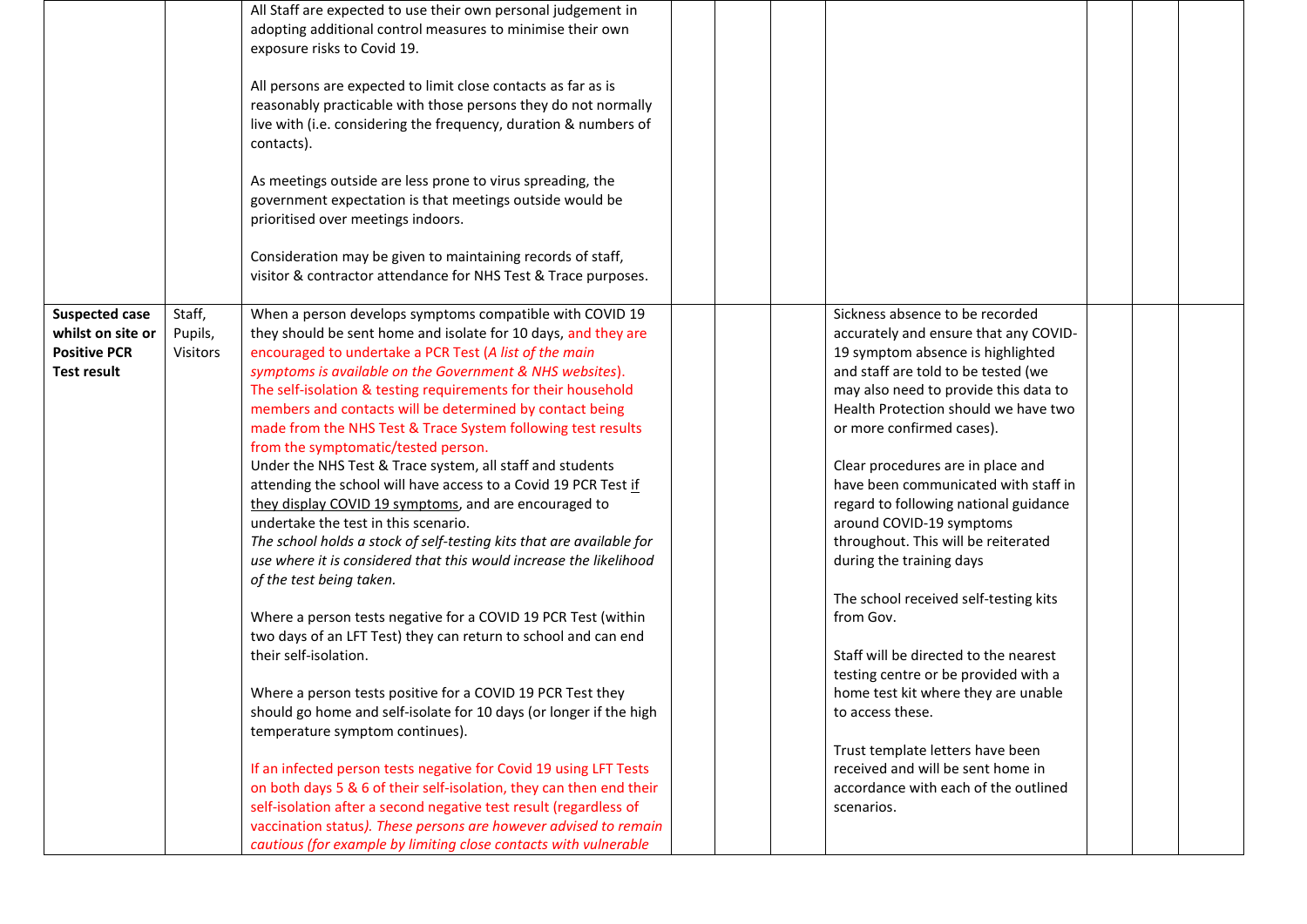*persons, working from home where possible and not visit crowded or poorly ventilated spaces.*

#### **Contacts**

Fully vaccinated adult contacts and children (5–18 years) who are contacts of the affected person are strongly advised to take a LFT Covid 19 Test for 7 consecutive days (or until 10 days since the last contact with the person who tested positive for COVID-19 if this is earlier) – with the result of their individual LFT Tests determining any self-isolation & PCR Test requirements for themselves.

Unvaccinated adult contacts are to self-isolate for 10 days if the affected person has tested positive for Covid 19.

Even where the contacts LFD test result is negative, to further reduce the chance of passing COVID-19 on to others, they are strongly advised to:

- Limit close contact with people outside their household, especially in crowded, enclosed or poorly ventilated spaces.
- Work from home if they are able to.
- Wear a face covering in crowded, enclosed or poorly ventilated spaces and where they are in close contact with other people.
- Follow the Government guidance on how to stay safe and help prevent the spread.

#### **Household Contacts**

Those who are not fully vaccinated and are aged 18 years 6 months or over are legally required to stay at home and selfisolate for 10 days.

Those who are fully vaccinated or aged under 18 years and 6 months are not legally required to self-isolate. However, they are strongly advised to take an LFD test every day for 7 days, and to self-isolate if any of these test results is positive.

Children under 5 years are exempt from self-isolation and do not need to take part in daily testing of close contacts.

Parents and Staff are requested to immediately inform the school of Covid 19 PCR Test results.

A log of children sent home with symptoms and those reporting symptoms will be kept by the office team. End dates for self-isolation and return dates to school will be communicated with parents proactively and shared with staff for them to monitor.

Staff will be briefed on the importance of maintaining social distancing from other adults both within classrooms and across other year groups; thus, minimising close contacts should an individual become infected. This will support with the effective running of the school and any partial school closures should they become necessary. If a member of staff has helped someone who was unwell with a new, continuous cough or a high temperature, they do not need to go home unless they develop symptoms themselves (and in which case, a test is available) or the child subsequently tests positive. They should wash their hands thoroughly for 20 seconds and dry their hands-on paper towels (disposed of immediately) after any contact with someone who is unwell.

Individuals who become symptomatic are taken to the gym to await collection. 2 members of staff in full PPE should remain to supervise the child maintaining social distancing.

If a pupil falls ill during the day and develops symptoms of COVID-19, they will be immediately taken to the gym and the office informed. The gym will be repurposed during the partial openings as an isolation zone while children wait collection. Windows will be opened by site team each day for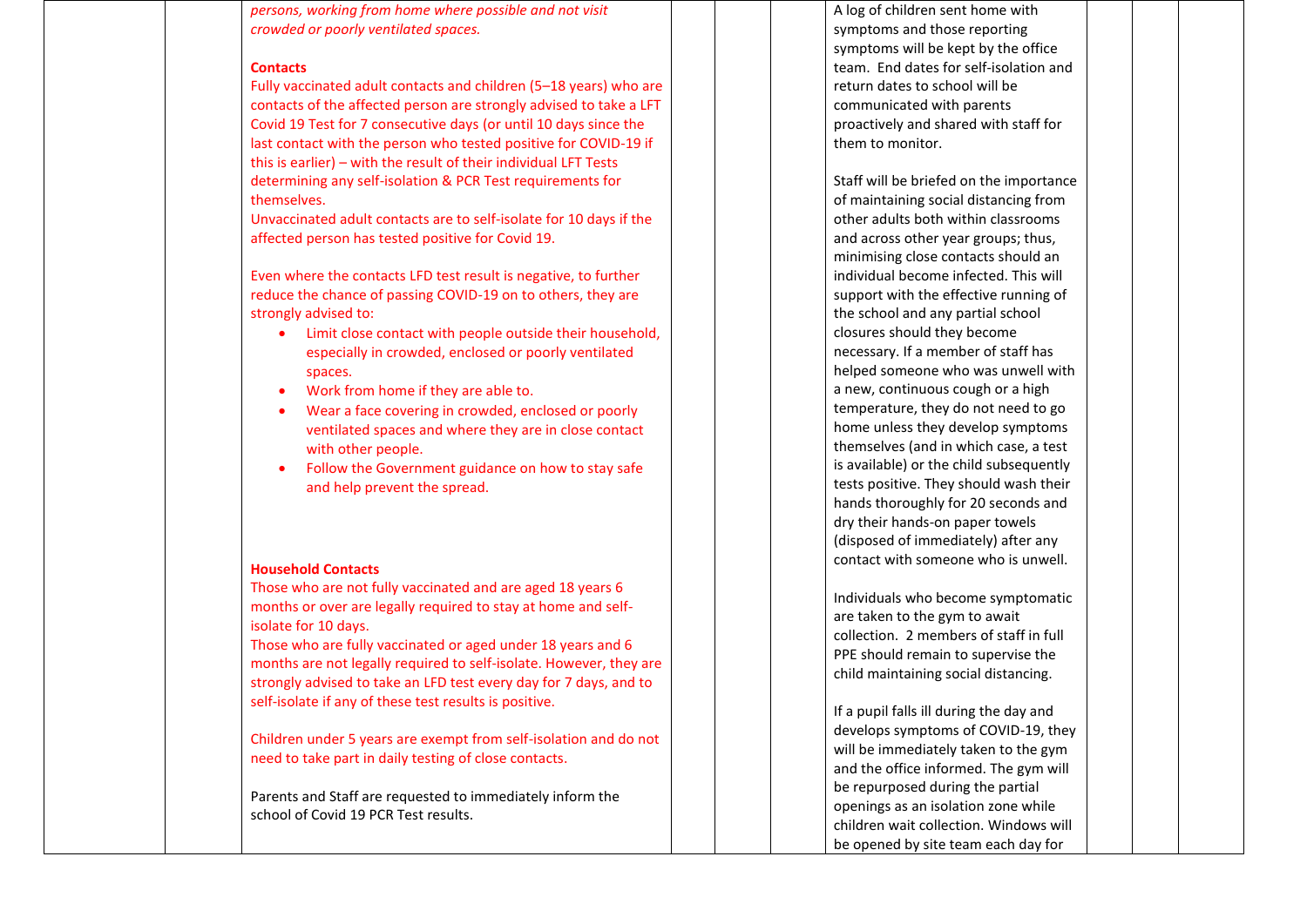When notified of a positive COVID 19 test result, the school should let the local public health team know by submitting a CRM form. The public health team will let the school know of any cases they are unaware of that have come through our local contact tracing service. The public health team and the school will discuss together any public health measures that should be put in place. This will be dependent on the number and spread of cases but as a minimum all close contacts are asked to get a test.

If a person receives a positive Covid 19 PCR Test result or displays symptoms *(A list of the main symptoms is available on the Government & NHS websites).*

- Notify the Principal immediately.
- Avoid touching anything.
- Go home immediately (Children accompanied by their parent, etc).
- All other persons are to maintain a safe distance from affected individual.
- If they need to cough or sneeze this should be into a tissue which is then put into a bin, or if they do not have tissues, cough and sneeze into the crook of their elbow.
- Areas occupied and equipment used by the affected person are to be thoroughly cleaned and disinfected, with the waste materials stored securely, double bagged, for 72hrs before disposal.
- They must then follow the guidance on self-isolation and not return to school until their period of selfisolation has been completed.
- A note of all persons who the affected person has been in contact with is to be made, and these are to be monitored for symptoms throughout the following two weeks.

Where persons have been in contact with someone who has been taken unwell with Covid 19 symptoms they do not need to go home to self-isolate unless they develop symptoms

ventilation. If a child says they feel unwell and believe they have a temperature, digital infra-red thermometers will be present to take a child's temperature. Following the child being collected, the onsite cleaner will wipe down all touch surfaces. PPE and cleaning waste will; then be double bagged and placed in the external bins, isolated for 72 hours

Potential cases in the Nursery block or Foundation Stage will be isolated in the Family room in the Nursery block.

Signage to be place on the gym and family room doors and any other infected areas to stop access

In the event of multiple cases, pupils will be moved to the hall at safe distances and the areas immediately disinfected after collection

See the COVID-19: cleaning of nonhealthcare settings guidance.

Staff supervising these children will be provided with appropriate PPE should they be unable to adhere to the 2m distancing (face mask, gloves, apron, face shield). In addition, any member of staff administering first aid will also use appropriate PPE which has been made available. PPE and first aid resources will be available from: library, and first aid room. In these locations; as well as at the office, digital infra-red (non-contact) thermometers will be present to take children's temperatures.

If a member of staff reports symptoms during the school day, they will be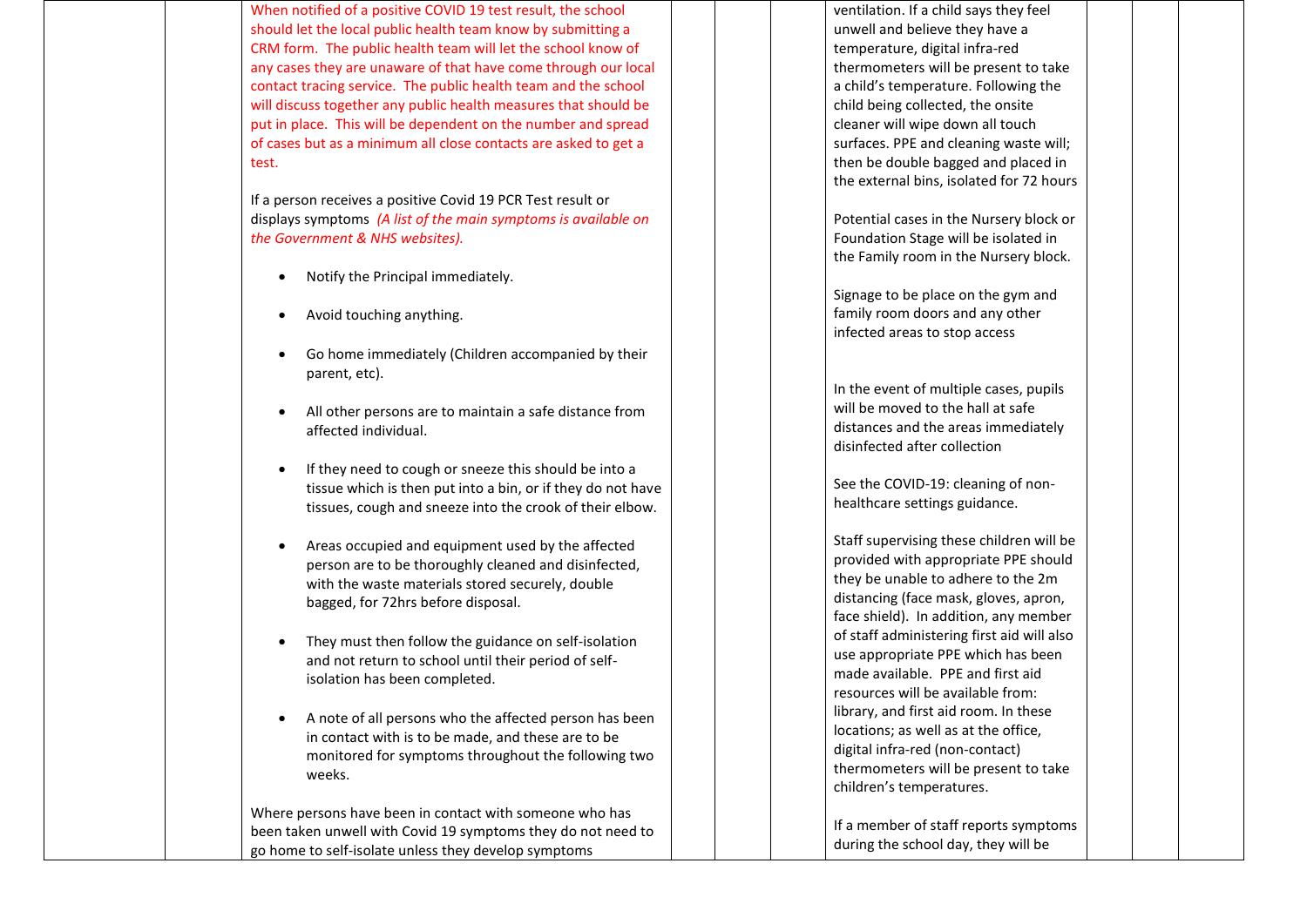| <b>Travel off site</b> | Staff,<br>Pupils | Outdoor events with 4,000 or more unseated attendees.<br>Any events with 10,000 or more attendees.<br>All persons are to limit their use of public transport (Where it is<br>safe and practicable encourage the parents of children to get<br>them to cycle or walk to school).                                                                                                                                                                                                                                                                                                                                                                                                                                                                                                                                                                                                                                                                                                                                                                                                                                                                                                                                                                                                                                                                                                                                                                                                                                                                                                                                                                                                                                                                                                                                                                                                                            |  | All staff encouraged to travel to work<br>by car, walking or cycling and if using<br>public transport face coverings are<br>recommended to be worn.                                                                                                                                                                                                                                                                                                                                                                                                                                                      |  |  |
|------------------------|------------------|------------------------------------------------------------------------------------------------------------------------------------------------------------------------------------------------------------------------------------------------------------------------------------------------------------------------------------------------------------------------------------------------------------------------------------------------------------------------------------------------------------------------------------------------------------------------------------------------------------------------------------------------------------------------------------------------------------------------------------------------------------------------------------------------------------------------------------------------------------------------------------------------------------------------------------------------------------------------------------------------------------------------------------------------------------------------------------------------------------------------------------------------------------------------------------------------------------------------------------------------------------------------------------------------------------------------------------------------------------------------------------------------------------------------------------------------------------------------------------------------------------------------------------------------------------------------------------------------------------------------------------------------------------------------------------------------------------------------------------------------------------------------------------------------------------------------------------------------------------------------------------------------------------|--|----------------------------------------------------------------------------------------------------------------------------------------------------------------------------------------------------------------------------------------------------------------------------------------------------------------------------------------------------------------------------------------------------------------------------------------------------------------------------------------------------------------------------------------------------------------------------------------------------------|--|--|
|                        |                  | themselves, or unless the affected person later tests positive and<br>they are informed to do so by the Local Public Health Team.<br>They should wash their hands thoroughly after the contact.<br>Hands should then be dried using disposable towels etc, which<br>should be disposed of into the bins provided.<br>If a pupil with COVID 19 symptoms needs to remain at School<br>until collected they should be located in a room separated from<br>all other persons with the window open if possible, but with the<br>door closed (A local decision should be made regarding whether<br>or not adult supervision is required in the room).<br>A separate toilet facility should be used if necessary.<br>Staff should keep 2m away from the pupil where possible. If a<br>member of Staff needs to attend to the pupil by physical contact,<br>PPE appropriate to the level of contact should be worn (Gloves,<br>apron, face mask & eye protection as necessary).<br>The toilet, room used, and any PPE used should be cleaned and<br>disinfected after use.<br>Arrangements should be made for the parent etc to collect the<br>child, and only under exceptional circumstances is school<br>transport to be used to return the child home.<br>The use of the NHS Covid Pass is only required for specific events<br>where the Government thresholds for attendance is met or<br>exceeded, and if these events are not for education or related<br>activities.<br>The use of the NHS COVID Pass is required as a condition of entry<br>into -<br>Dancehalls and discotheques,<br>Other late-night dance venues. These are any other<br>venues that are:<br>Open between 1am and 5am,<br>Serve alcohol during this time,<br>Have a dancefloor or designated space for dancing,<br>and<br>Provide music, whether live or recorded, for dancing.<br>Indoor events with 500 or more unseated attendees. |  | sent home and advised to arrange a<br>test and follow the governments<br>isolation guidance. Arrangements will<br>be put in place to provide cover as<br>necessary and if feasible.<br>During this period, line<br>managers/senior leadership will<br>continue to remain in regular contact<br>with employees.<br>Disposal of PPE equipment.<br>Day to day paper face masks can be<br>bagged and disposed of in general<br>waste (not recycling)<br>PPE used in the event of a potential or<br>actual case of infection will be double<br>bagged and put in the medical waste<br>bin in the Medical room |  |  |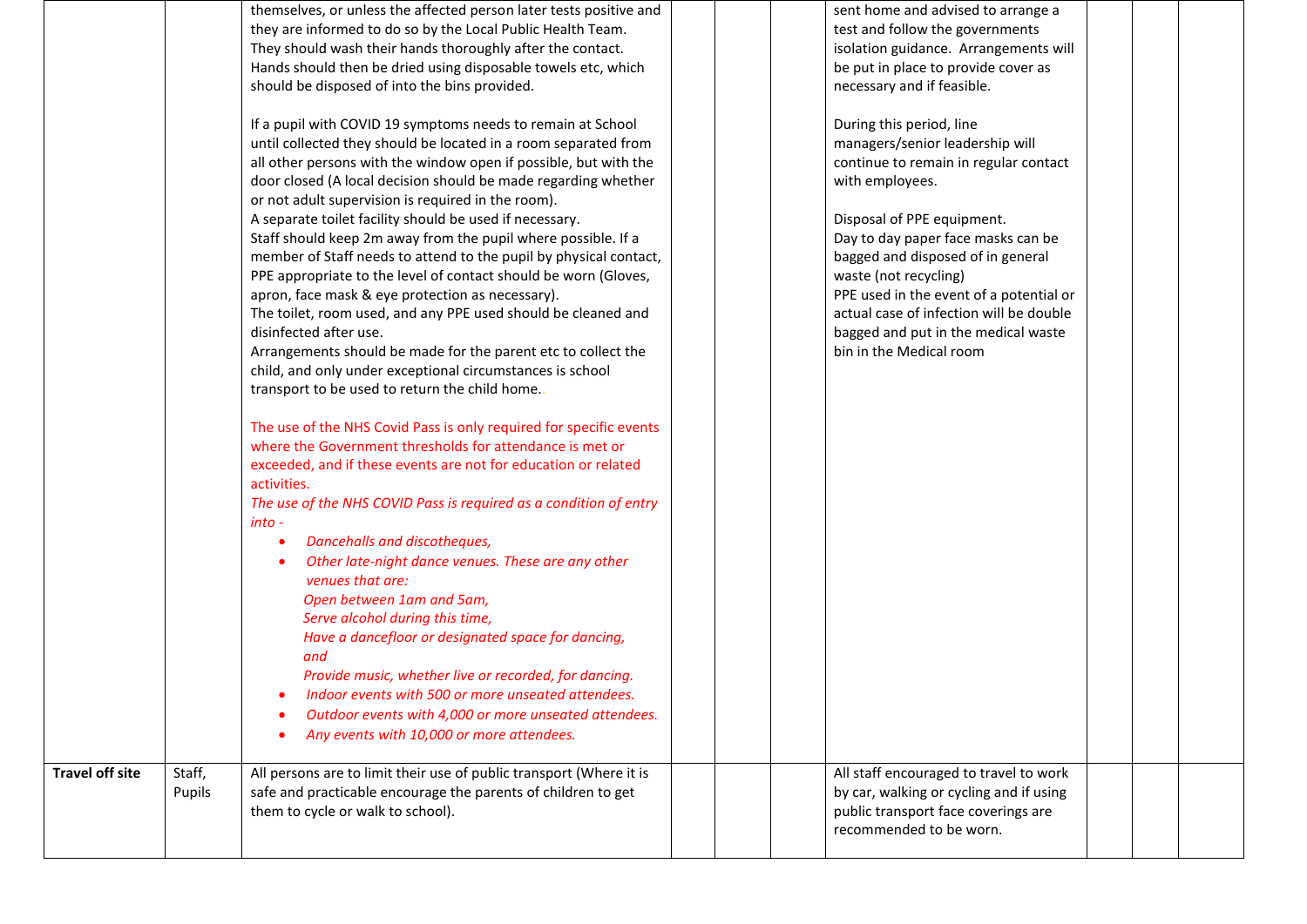Where travel is essential, use private single occupancy where possible.

Children must not board home to school transport if they or any member of their household has Covid 19 symptoms.

Travel by coach etc is to be minimised with persons sitting as far apart as possible. Contact with the driver is to be avoided, and any SEN requirements taken into account when reducing risks.

Unless there are compelling reasons not to (i.e. disabilities, breathing difficulties, etc.) when travelling using Public & Dedicated Transport a face covering is to be worn. Children under the age of 11 years are also not required to wear face masks.

Where possible, open vehicle windows for increased ventilation.

If the vehicle is being used to transport a child with Covid 19 symptoms, wherever possible,

- Use a vehicle with a bulkhead for segregation.
- The driver and the passenger should maintain a distance of 2 metres from each other.
- The driver should wear PPE, and the passenger should wear a face mask if they are old enough to do so.
- The vehicle should be cleaned & disinfected afterwards.
- Tissues should be used if coughing/sneezing and recommend using plastic bags for collection and disposal of tissues/waste PPE
- Handwashing/sanitising before and after transport activities and when disposing of waste.

On dedicated transport,

- Hands are to be sanitised on boarding & disembarking.
- Frequently touched vehicle surfaces are to be cleaned after each journey, and enhanced cleaning carried out at the end of each day.
- Drivers are to have access to and use hand sanitiser throughout the journey and after assisting passengers.
- Children are to be encouraged to carry & use tissues on home to school transport. If used, these will need to be disposed of into a covered bin, either on board the vehicle or upon arrival at school.

• Ventilation is to be maximised (i.e. opening windows).

Staff are encouraged to consider carefully, their transport arrangements during this time. Taking time to consider how they will travel to and from work, allowing sufficient travel time and where possible avoiding public transport or car sharing with individuals outside of their household. Where this is unavoidable, staff should follow national guidance in regard to appropriate measures to reduce risk of transferal.

For any offsite visits in the future requiring coach travel, guidance will be monitored and followed in regard to the wearing of face coverings for adults. As per guidance at that time.

No school vehicles/privately owned cars by staff should be used to transport children displaying symptoms of COVID-19 unless in an emergency situation.

For any offsite visits in the future requiring coach travel, children will be seated in class groups and never more than year group groupings as outlined in this document.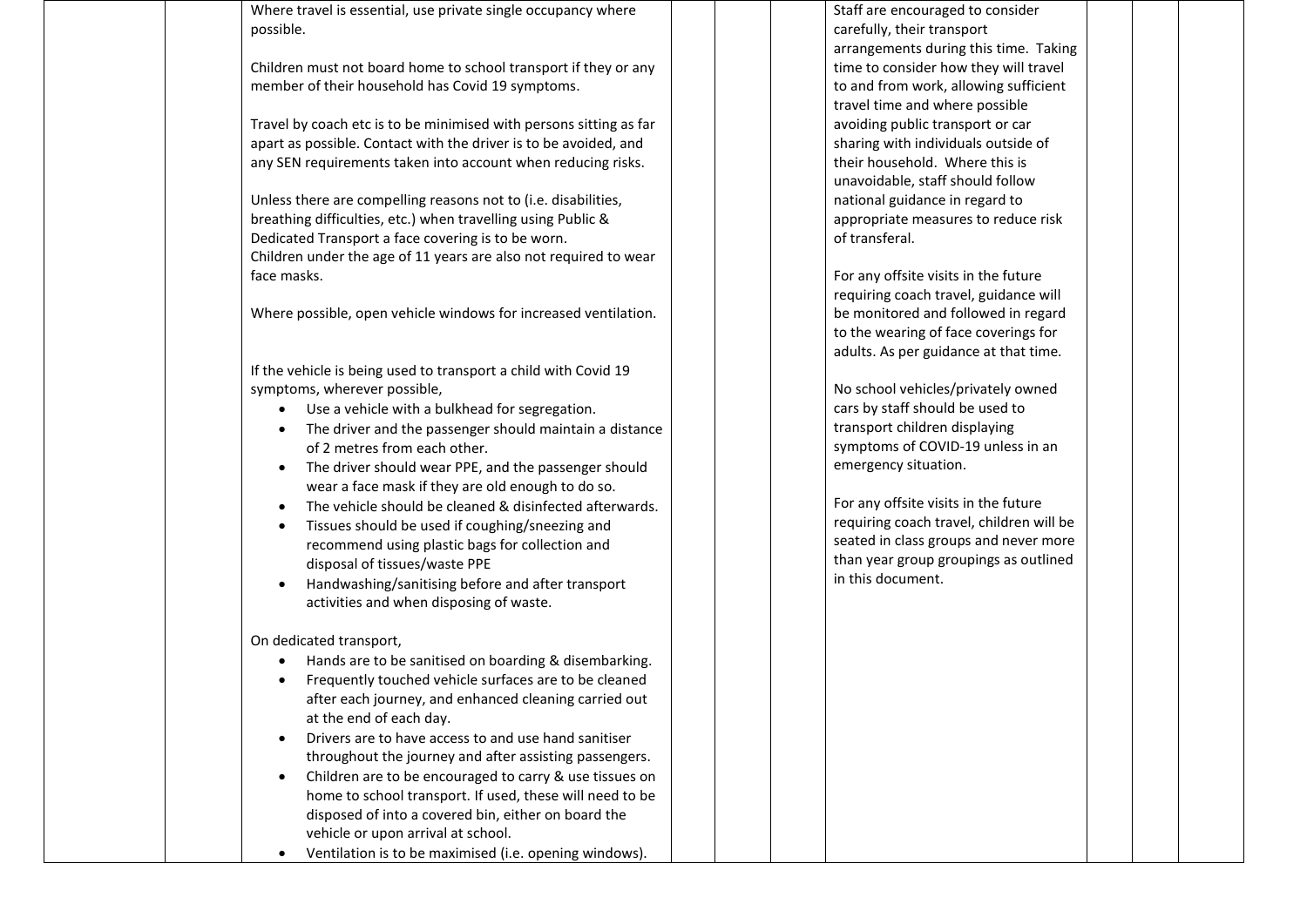|                                                            |                                      | The vehicle is to be regularly cleaned.<br>Face coverings are recommended to be worn in<br>enclosed crowded spaces where other persons who<br>you do not normally meet are encountered, such as<br>when using public or dedicated transport.<br>External Visits,<br>The Covid 19 safety measures outlined in this risk<br>$\bullet$<br>assessment, and those of the venue being attended are<br>to be complied with as far as possible during external<br>visits.<br>Overseas visits are not recommended to be undertaken<br>until the start of the Autumn 2021 Term. |                                                                                                                                                                                                                                                                                                                      |                                                                                                                                                           |            |                                                        |  |  |
|------------------------------------------------------------|--------------------------------------|-----------------------------------------------------------------------------------------------------------------------------------------------------------------------------------------------------------------------------------------------------------------------------------------------------------------------------------------------------------------------------------------------------------------------------------------------------------------------------------------------------------------------------------------------------------------------|----------------------------------------------------------------------------------------------------------------------------------------------------------------------------------------------------------------------------------------------------------------------------------------------------------------------|-----------------------------------------------------------------------------------------------------------------------------------------------------------|------------|--------------------------------------------------------|--|--|
| Contamination<br>during Access<br>to & egress<br>from site | Staff,<br>Pupils,<br><b>Visitors</b> | Any persons who are showing any of the signs of COVID -19 may<br>NOT come to school.<br>Hand cleaning facilities or hand sanitiser should be available at<br>the entrances/exits and throughout the school and should be<br>used by all persons when entering and leaving.<br>Common contact surfaces in reception, office, access control and<br>delivery areas e.g. screens, telephone handsets, desks, are to be                                                                                                                                                   | To promote social distancing at the<br>start and end of the day, we have<br>established designated drop off and<br>collection points for each year group<br>along with staggered start and finish<br>times. All visitors to the site to use the<br>signposted one-way system for<br>entering and exiting the grounds |                                                                                                                                                           |            |                                                        |  |  |
|                                                            |                                      | regularly cleaned, particularly during peak flow times.                                                                                                                                                                                                                                                                                                                                                                                                                                                                                                               |                                                                                                                                                                                                                                                                                                                      | <b>Doors</b>                                                                                                                                              | In class   | End of                                                 |  |  |
|                                                            |                                      | <b>Visitors</b><br>All visitors & contractors are to be made aware of site rules.<br>Although not a mandatory requirement for entry, Schools are<br>encouraged to request that parents, visitors & contractors etc<br>take a LFT Test before attending the site.                                                                                                                                                                                                                                                                                                      |                                                                                                                                                                                                                                                                                                                      | open<br>8.35                                                                                                                                              | by<br>8.55 | day<br>2.55<br>(Y1, 385)<br>3.00<br>(FS, Y2, 4<br>& 6) |  |  |
|                                                            |                                      | <b>Staff</b><br>Staff who are showing any of the signs of COVID-19 may NOT<br>come to school.                                                                                                                                                                                                                                                                                                                                                                                                                                                                         |                                                                                                                                                                                                                                                                                                                      | Temperatures will not be taken as<br>a child shows signs of illness.                                                                                      |            | children arrive. This will only happen if              |  |  |
|                                                            |                                      | Hand cleaning facilities or hand sanitiser is available at the<br>entrances/exits and throughout the school and should be used<br>by all persons when entering and leaving.                                                                                                                                                                                                                                                                                                                                                                                           |                                                                                                                                                                                                                                                                                                                      | Social distancing markings of 2m will<br>remain at entry and exit points to<br>promote distancing between adults<br>and colleagues & adults and children. |            |                                                        |  |  |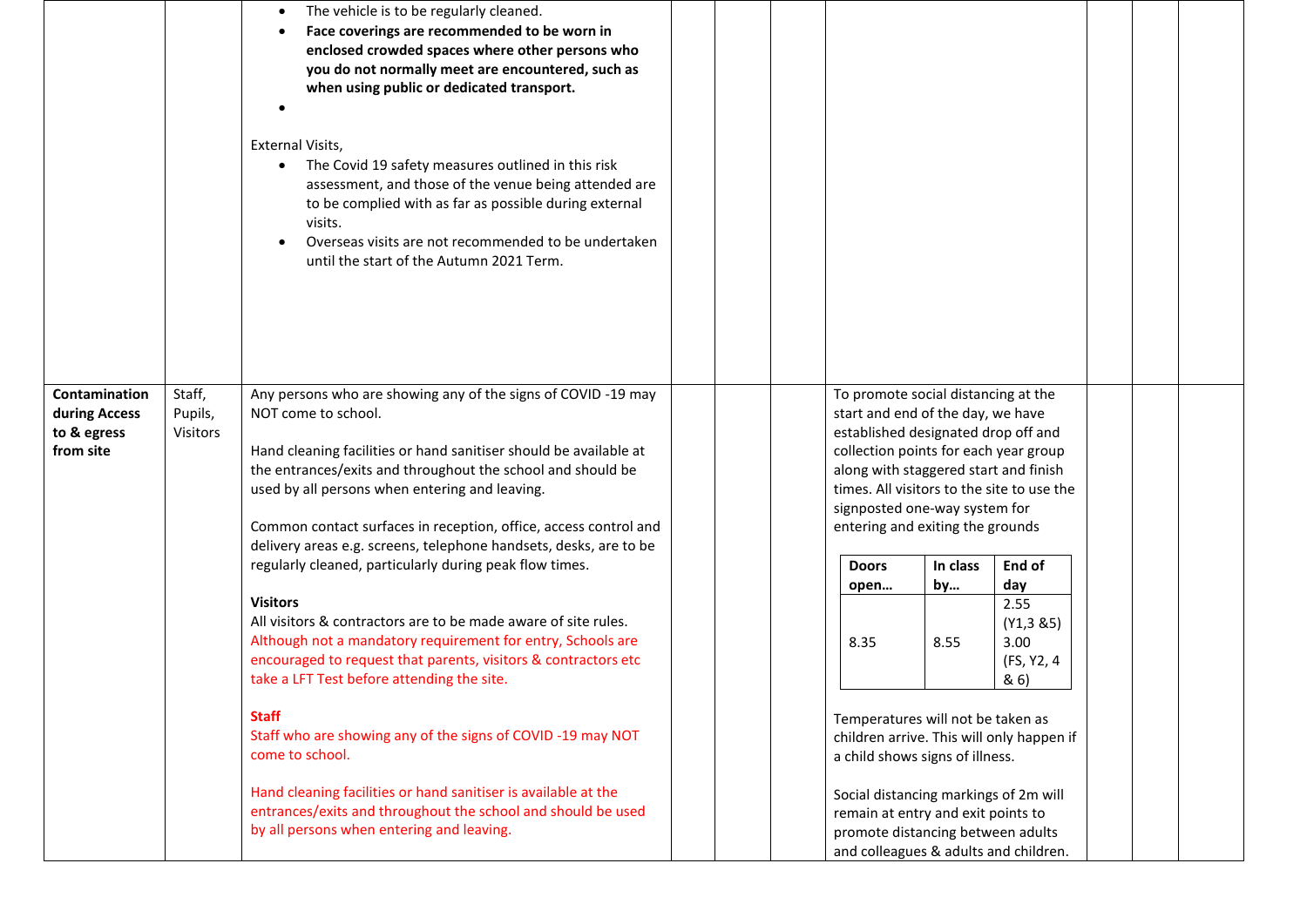| A protocol should be in place to deal with those arriving at | It is not the expectation that children                              |  |
|--------------------------------------------------------------|----------------------------------------------------------------------|--|
| school who are not supposed to be there.                     | should remain 2m away from other                                     |  |
|                                                              | children in their group.                                             |  |
|                                                              |                                                                      |  |
|                                                              | Cleaning runs will continue across                                   |  |
|                                                              | schools for after break and lunch                                    |  |
|                                                              | times. Surfaces, taps, door handles.                                 |  |
|                                                              |                                                                      |  |
|                                                              | All additional cleaning is logged,                                   |  |
|                                                              | signed and dated and stored on EVERY                                 |  |
|                                                              |                                                                      |  |
|                                                              | Careful consideration has been given                                 |  |
|                                                              | for the admission of new children                                    |  |
|                                                              | (particularly in the EYFS) where they                                |  |
|                                                              | require parental reassurance and                                     |  |
|                                                              | settling during transition events.                                   |  |
|                                                              | Additional spacing and time has been                                 |  |
|                                                              | allocated to allow this to occur in the                              |  |
|                                                              | safest possible way.                                                 |  |
|                                                              |                                                                      |  |
|                                                              | FS2 pupils to leave the school by the                                |  |
|                                                              | F1 main entrance. F1 will have left for                              |  |
|                                                              | the day and no cross contamination of                                |  |
|                                                              | bubbles                                                              |  |
|                                                              | Our Guidance for Visitors' and                                       |  |
|                                                              |                                                                      |  |
|                                                              | Contractors will continue to be<br>communicated with contractors and |  |
|                                                              |                                                                      |  |
|                                                              | visitors prior to admission for                                      |  |
|                                                              | maintenance. Access will only be                                     |  |
|                                                              | granted via the office and contractors                               |  |
|                                                              | will be safely accompanied for works                                 |  |
|                                                              | by our site team. See appendix                                       |  |
|                                                              | All visitors to sign the self-declaration                            |  |
|                                                              | form in the reception to declare their                               |  |
|                                                              | fitness to be on site                                                |  |
|                                                              |                                                                      |  |
|                                                              | Information is included in the briefing                              |  |
|                                                              | documentation that will be shared                                    |  |
|                                                              | prior to the new term and during                                     |  |
|                                                              | <b>INSET training. (briefing PowerPoint)</b>                         |  |
|                                                              |                                                                      |  |
|                                                              | Site manager weekly briefings with                                   |  |
|                                                              | cleaners to discuss standards of                                     |  |
|                                                              |                                                                      |  |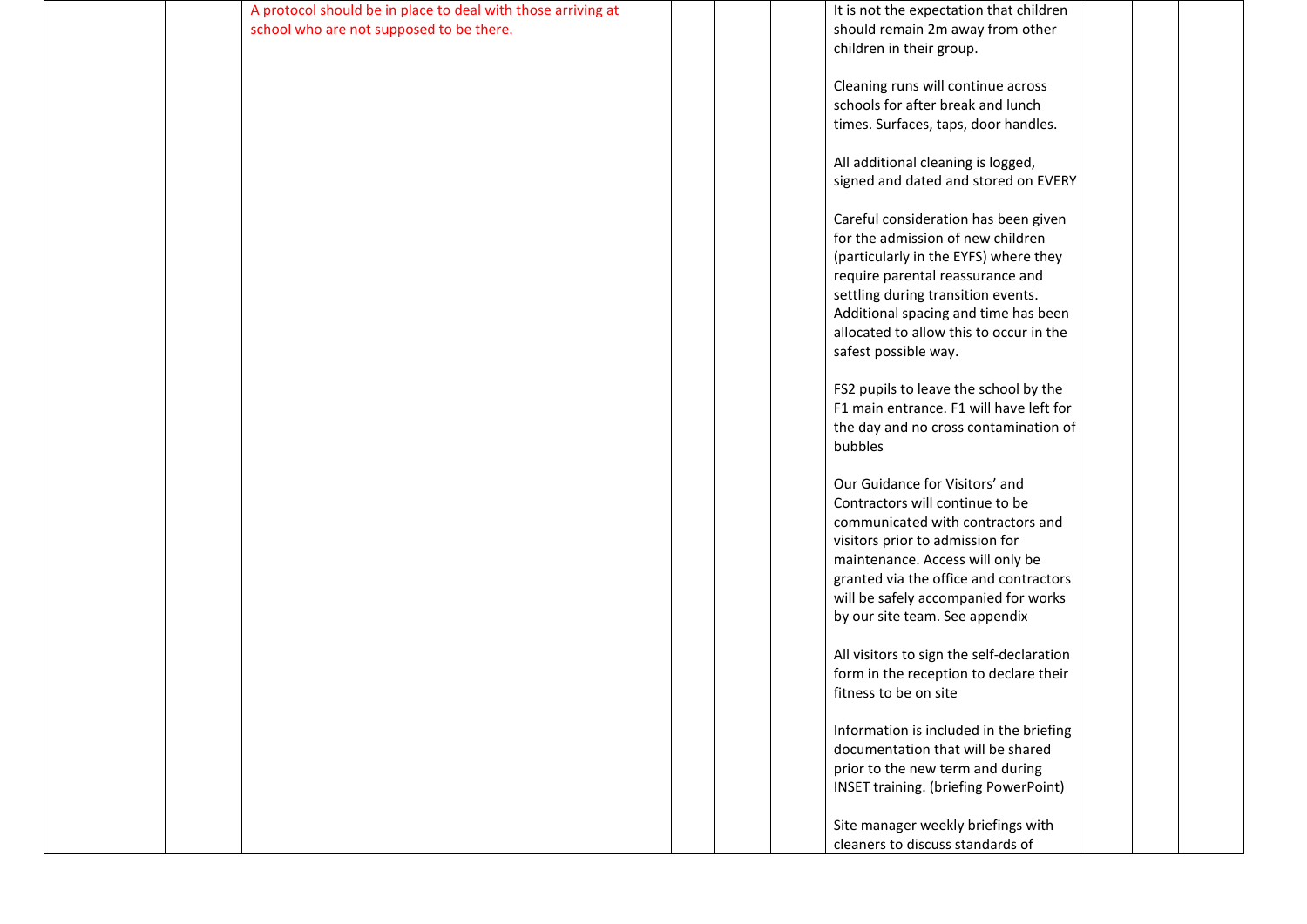|                 |          |                                                                     |  | cleaning and changes to schedules.                                           |  |  |
|-----------------|----------|---------------------------------------------------------------------|--|------------------------------------------------------------------------------|--|--|
|                 |          |                                                                     |  | Minuted by MH in Premises folder                                             |  |  |
|                 |          |                                                                     |  |                                                                              |  |  |
|                 |          |                                                                     |  | Fogger to be used in the hall twice                                          |  |  |
|                 |          |                                                                     |  | weekly. The room is then clear by                                            |  |  |
|                 |          |                                                                     |  | morning.                                                                     |  |  |
|                 |          |                                                                     |  | Information regarding dropping off                                           |  |  |
|                 |          |                                                                     |  | and collecting children has been                                             |  |  |
|                 |          |                                                                     |  | shared with parents prior to the                                             |  |  |
|                 |          |                                                                     |  | summer break and will be practiced                                           |  |  |
|                 |          |                                                                     |  | during transition days in September                                          |  |  |
|                 |          |                                                                     |  |                                                                              |  |  |
|                 |          |                                                                     |  | Gates will be manned by members of                                           |  |  |
|                 |          |                                                                     |  | SLT and POs and parents will be                                              |  |  |
|                 |          |                                                                     |  | encouraged to socially distanced and                                         |  |  |
|                 |          |                                                                     |  | asked to disperse where this is not the                                      |  |  |
|                 |          |                                                                     |  | case.                                                                        |  |  |
|                 |          |                                                                     |  |                                                                              |  |  |
|                 |          |                                                                     |  | Main reception external front door                                           |  |  |
|                 |          |                                                                     |  | open for parent access to the office at                                      |  |  |
|                 |          |                                                                     |  | drop off and pick up times                                                   |  |  |
|                 |          |                                                                     |  |                                                                              |  |  |
|                 |          |                                                                     |  | Trust issued a document to parents to<br>encourage the use of face coverings |  |  |
|                 |          |                                                                     |  | and social distancing. Includes                                              |  |  |
|                 |          |                                                                     |  | recommendations for pupils and staff                                         |  |  |
|                 |          |                                                                     |  | wearing coverings in the classroom                                           |  |  |
|                 |          |                                                                     |  | (See Appendix - Parents - Our                                                |  |  |
|                 |          |                                                                     |  | Continued Efforts to Keep our School                                         |  |  |
|                 |          |                                                                     |  | Communities Safe)                                                            |  |  |
|                 |          |                                                                     |  |                                                                              |  |  |
| Contamination   | Staff,   | All persons are to wash & dry/sanitize their hands upon entering    |  | Hand wash and sanitiser equipment                                            |  |  |
| within Internal | Pupils,  | classrooms.                                                         |  | has been placed in the main                                                  |  |  |
| <b>Areas</b>    | Visitors |                                                                     |  | reception, all classrooms and areas                                          |  |  |
|                 |          | Strict hygiene rules to be implemented, all staff to be asked to do |  | where pupils and staff will work. In                                         |  |  |
|                 |          | the following:                                                      |  | addition, wall mounted dispensers                                            |  |  |
|                 |          | Wash hands on entry and regularly thereafter.<br>$\bullet$          |  | have been located inside each                                                |  |  |
|                 |          | Use alcohol-based hand sanitiser.<br>$\bullet$                      |  | classroom to allow for good hygiene.                                         |  |  |
|                 |          | Wash hands if face is touched.<br>$\bullet$                         |  |                                                                              |  |  |
|                 |          | All hand contact surfaces to be regularly cleaned.<br>$\bullet$     |  | Classroom layouts have been                                                  |  |  |
|                 |          |                                                                     |  | redesigned to maximise spacing whilst                                        |  |  |
|                 |          | Try to avoid working with paper/other materials that are shared     |  | accommodating full class sizes. In                                           |  |  |
|                 |          | in a way that may aid transmission, i.e. consideration to be given  |  | most classrooms, seated positions                                            |  |  |
|                 |          | to marking work (done electronically), photocopying, etc.           |  | face the front of the room. Teachers                                         |  |  |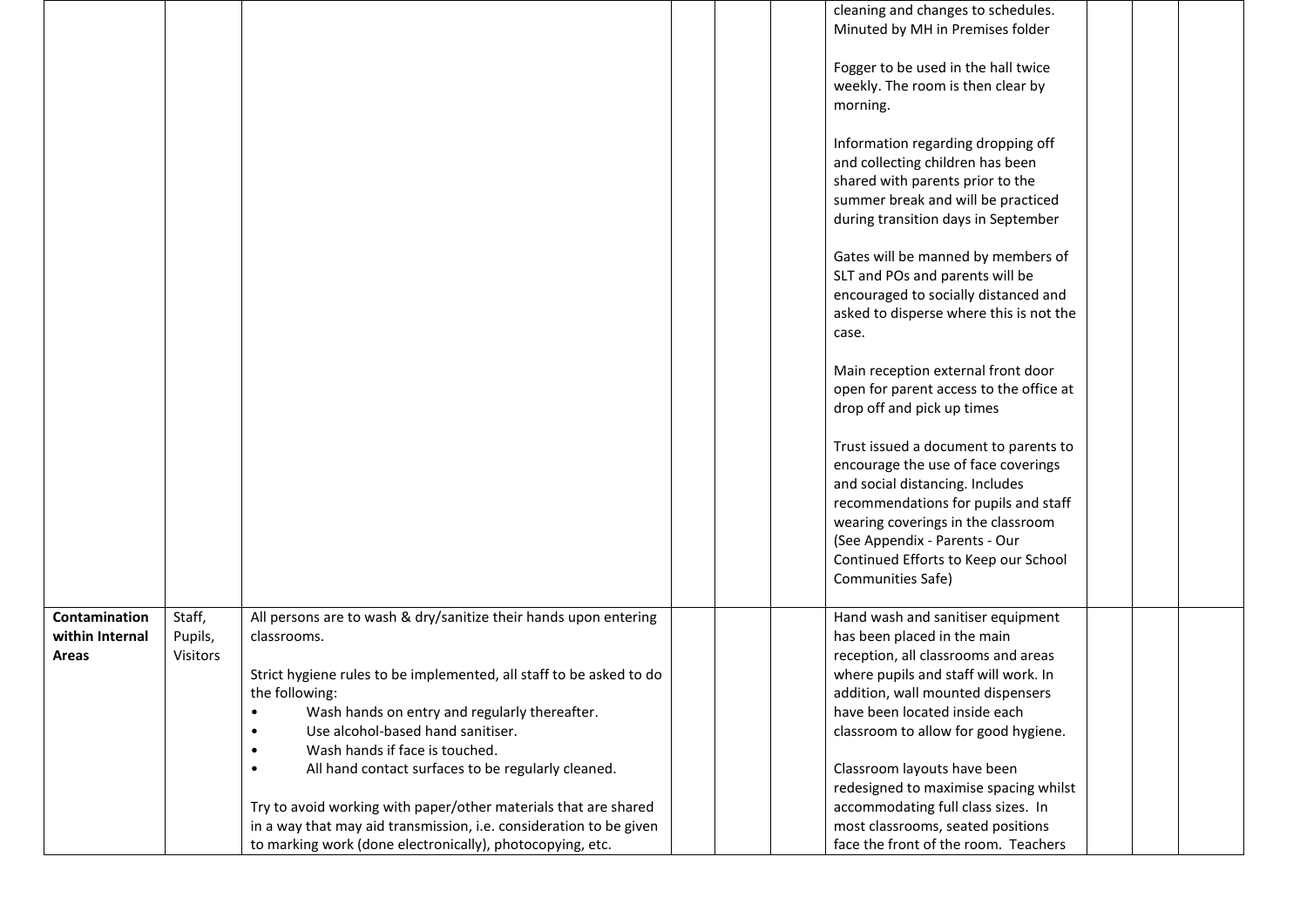#### **Equipment, Activities and resources**

- Limit the use of shared resources.
- Staff & pupils have their own allocated individual frequently used resources such as pens & pencils.
- All equipment & resources are to be regularly cleaned (including IT equipment), and equipment & resources that are shared between groups are cleaned between each use .
- Pupils should be reminded only to bring essential items into the school.

Singing activities or playing brass or wind instruments is permitted with the following conditions ,

- Voices are not be raised unduly .
- Where possible musical instruments should be cleaned by the pupils using them.
- Participants are not sharing instruments .
- Good levels of ventilation are provided, with preferably the activity being carried out outdoors.
- Where larger groups or choirs are singing the ventilation rate should be at least 10l/sec per person.

For advice on practical school science, D&T, etc. see <https://www.cleapss.org.uk/>

*As an alternative to cleaning between each use, equipment & resources etc could be removed and quarantined for 48hrs (or 72hrs for items containing plastics) between use by different persons/classes/groups – But putting resources out of use for extended periods and the potential for premature unauthorised reuse needs to be considered.* 

Doors may be propped open to reduce contact points and increase ventilation, provided fire safety, security & safeguarding requirements **are not compromised.** Fire doors should not be held open – unless by the use of devices that automatically release them in the event of a fire alarm activation.

Consider fitting Maglocks (magnetic release devices) to doors where appropriate, but these must operate in a fail -safe way to ensure fire safety is maintained .

Ensure occupied rooms are well ventilated, opening windows where possible *(The School management may need to give*

are advised to have appropriate spacing around desks (shared in briefing).

2m social distance marking in classrooms around teacher's desk and teaching area at the front of the class As a reminder to maintain social distancing.

Movement around the school managed by one -way system. Outdoor markings to promote 2m distancing

Staggering of break and lunchtimes will reduce the number of pupils moving around the building at any one time. All staff and pupils to use the one -way system currently in place EYFS and KS1 using small playground. KS2 in larger playground

Staff will maintain social distancing from colleagues during break times. The staffroom will be limited to 12 people with all doors open for ventilation. Staff will clean and put back chairs after use. Direct instructions will be given to staff and breaches dealt with seriously as failure to comply could increase the self -isolation need.

Assemblies will be limited to 2 year groups at a time, sat separately. Doors and windows will be open.

Class assemblies will be limited to parents of that year group

Paper resources should not be shared across bubbles in order to avoid transmission. Library books returned and stored in boxes. Library restacked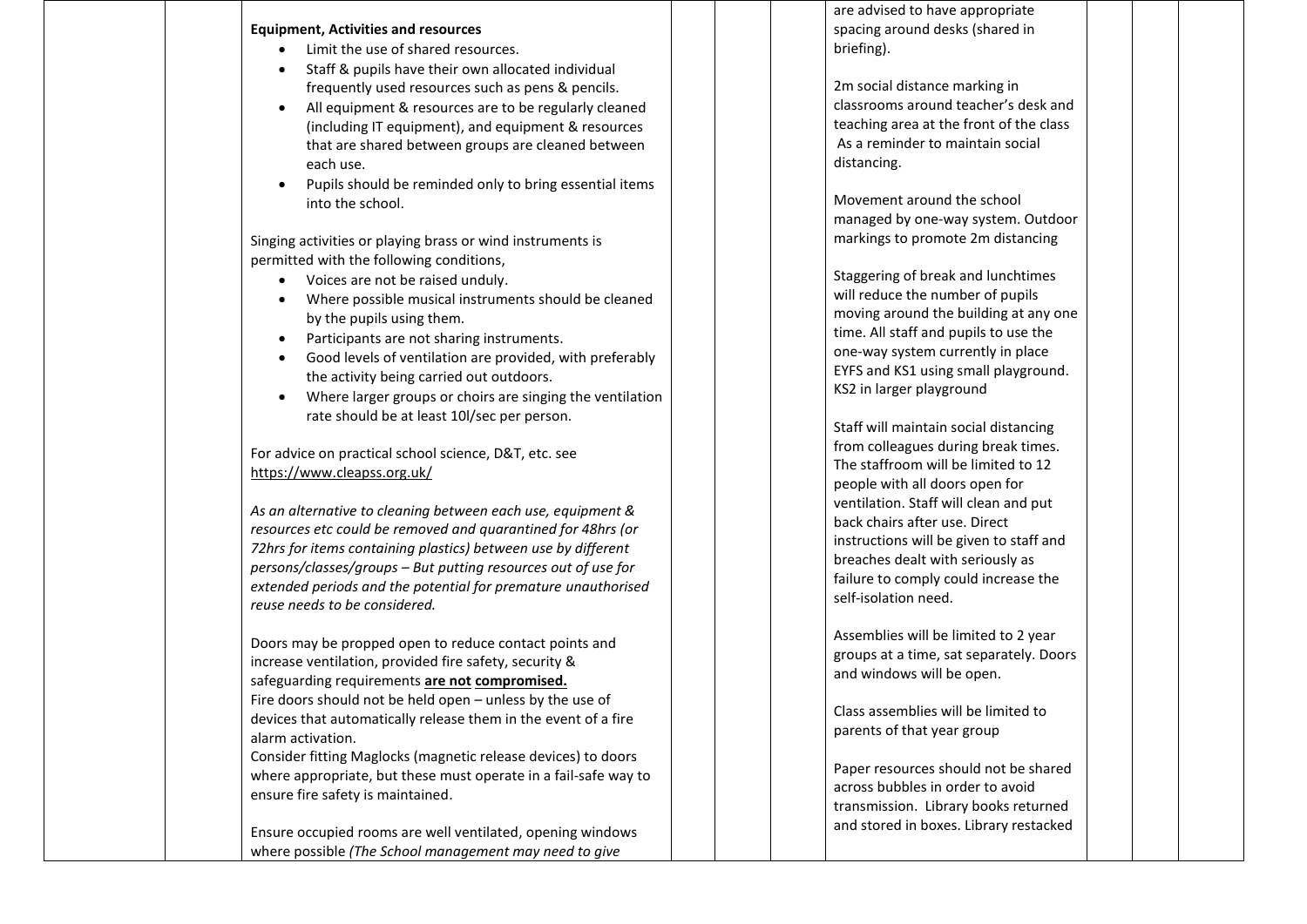*careful consideration to how far to open windows when rooms are occupied & unoccupied for the maintenance of thermal comfort).*

Centralised ventilation systems that the circulate air between different rooms only are to be turned off, and fresh air ventilation selected.

*Ventilation systems that use a mix of recirculated and fresh air, or single room recirculating units are acceptable, and the use of desk fans etc may help to prevent pockets of stagnant air.*

Desk or ceiling fans can be used provided that the area is well ventilated but they should not be used in poorly ventilated Areas.

Before starting a lesson indoors, consider if it could be conducted outside instead.

Hands are to be washed & dried or sanitised after using the lift.

Bins are to be provided in each main room to collect used tissues, and are emptied regularly.

Drinking water fountains are not in use (Additional drinking water facilities may need to be provided - i.e. bottled water). on a Monday. Sanitising wipes are present at each photocopying point.

Feedback and marking guidance will be updated to reflect safe and appropriate practice; addressing misconceptions and errors – marking only books within their groups

Windows and ventilation checks are being recorded daily by the site team

Singing will be discouraged in confined areas. Where there is good ventilation, children will face forwards when singing so as not to be facing others.

Fire doors are held open with sound activated closers to reduce contact points without compromising fire safety

Fire Evacuation Plan has been updated accordingly

All classroom doors should be pinned open when occupied and windows that open should be opened by staff in area and closed by them

Aircon units are to remain disabled.

One-way movement will be promoted. Where this is not possible, markings have been placed to the left of corridors to indicate direction of travel.

School has no water fountains. Water coolers in the classrooms can be used as follows: Firstly, only use the water cooler(s) in your own bubble. (The one in the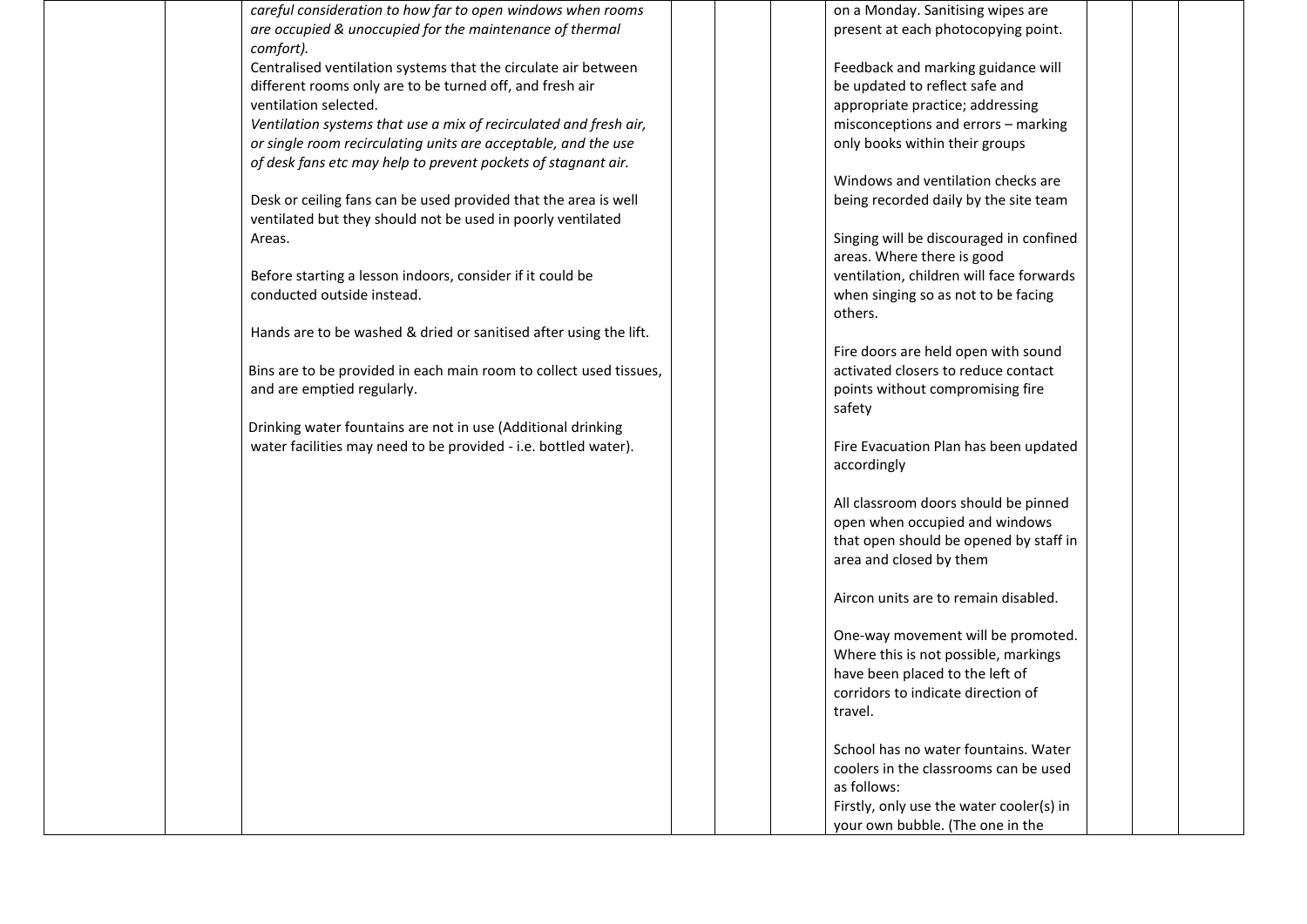|                                             |                   |                                                                                                                                                                                                                                                                                                                                                                                                                                                                                                                                                                                                                                                                                                                                                                                                                                      | school reception is not in your bubble<br>unless you are DS, MH, MB or office).<br>No disposable cups to be used.<br>Children MUST have their own<br>cup/bottle and this should be clearly<br>named.<br>Children and staff should<br>wash/sanitise their hands before using<br>water coolers.<br>Cups MUST be washed each day and<br>put away to avoid contamination.<br>Only one person at a time to use the<br>dispenser.<br>Children must not touch any<br>cup/bottle but their own.                         |  |
|---------------------------------------------|-------------------|--------------------------------------------------------------------------------------------------------------------------------------------------------------------------------------------------------------------------------------------------------------------------------------------------------------------------------------------------------------------------------------------------------------------------------------------------------------------------------------------------------------------------------------------------------------------------------------------------------------------------------------------------------------------------------------------------------------------------------------------------------------------------------------------------------------------------------------|-----------------------------------------------------------------------------------------------------------------------------------------------------------------------------------------------------------------------------------------------------------------------------------------------------------------------------------------------------------------------------------------------------------------------------------------------------------------------------------------------------------------|--|
| Contamination<br>in Outdoor<br><b>Areas</b> | Staff,<br>Pupils  | External play equipment if used, should be cleaned after each<br>use.<br>Hand washing & drying facilities are to be provided at the<br>entry/exit points to the playground, and all persons are to wash<br>their hands upon entering and leaving the playground.<br>Specific guidance on sports can be obtained from<br>https://www.afpe.org.uk/<br>Sporting activities should prioritise outdoor sports where<br>possible.<br>Only Team Sports where national governing bodies have<br>developed guidance (and have been approved by the<br>Government such as those on the list of available grassroots<br>sports) are to be undertaken, and the control measures<br>identified in that guidance adopted.<br>Where lessons are taken inside or outside, the same ventilation,<br>and hand washing protocols etc should be adopted. | PE risk assessments and guidance will<br>be updated and shared accordingly:<br>focusing on spacing, equipment and<br>activity<br>Skipping coach at lunchtime.<br>Equipment sanitised before coming on<br>site. No ropes shared between<br>bubbles and sanitised after use. Both<br>coaches use PPE (face shield) in the<br>playground.<br>Outdoor benches added to the daily<br>cleaning rota.<br>After school cleaning rota in place and<br>will continue even in areas less used<br>during potential lockdown |  |
| <b>Work planning</b>                        | Staff,<br>Pupils, | Priority is to be given to outdoor PE activities over indoor ones.<br>The use of shared resources (i.e. stationery & equipment) is to<br>be limited, and each item regularly cleaned upon change of user.<br>Where SEN pupils are attending School the actual measures to<br>be adopted for each case should be determined by a review of                                                                                                                                                                                                                                                                                                                                                                                                                                                                                            | PE activities, planned tasks and risk<br>assessments will promote the use of<br>outdoor spaces as much as is feasible.<br>Individual stationary packs in zip lock<br>bags will be introduced in September<br>to minimise the use of shared<br>resources.                                                                                                                                                                                                                                                        |  |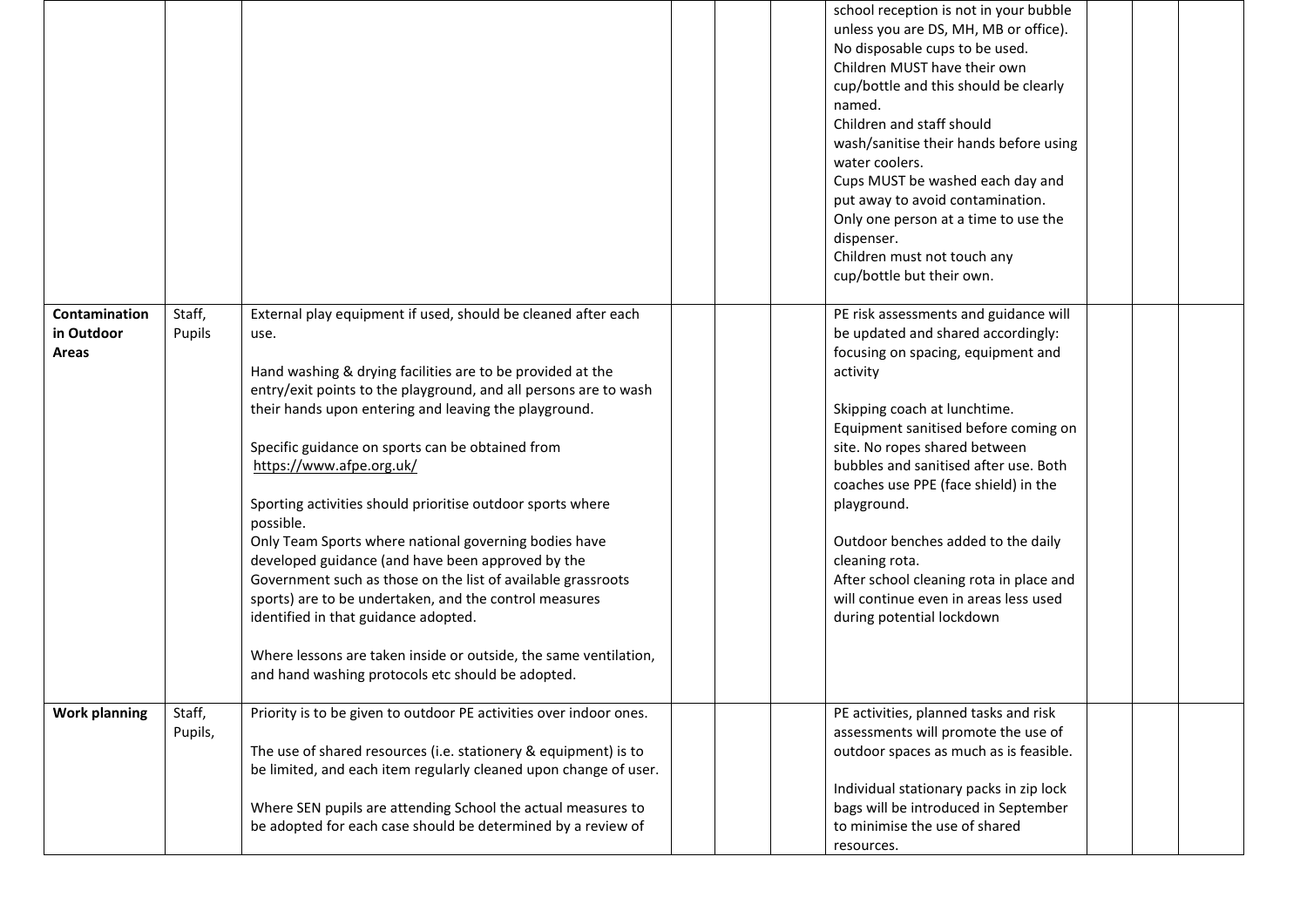|          |                               | each pupils Health Care/ Support Plan/ Risk Assessment and                                                                                                                                                                                                                                                                                                                                                                                                                                                                                                                                                                                                                                                                                                                                                                                                                                                                                                                                                                                                                                                                                                                                                                                                                                                                                                          |                                                                                                                                                                                                                                                                                                                                                                                                                                                                                                                                                                                                                                                                                                                                                                                                                                                                                                          |
|----------|-------------------------------|---------------------------------------------------------------------------------------------------------------------------------------------------------------------------------------------------------------------------------------------------------------------------------------------------------------------------------------------------------------------------------------------------------------------------------------------------------------------------------------------------------------------------------------------------------------------------------------------------------------------------------------------------------------------------------------------------------------------------------------------------------------------------------------------------------------------------------------------------------------------------------------------------------------------------------------------------------------------------------------------------------------------------------------------------------------------------------------------------------------------------------------------------------------------------------------------------------------------------------------------------------------------------------------------------------------------------------------------------------------------|----------------------------------------------------------------------------------------------------------------------------------------------------------------------------------------------------------------------------------------------------------------------------------------------------------------------------------------------------------------------------------------------------------------------------------------------------------------------------------------------------------------------------------------------------------------------------------------------------------------------------------------------------------------------------------------------------------------------------------------------------------------------------------------------------------------------------------------------------------------------------------------------------------|
|          |                               | considering the individual circumstances of each case.                                                                                                                                                                                                                                                                                                                                                                                                                                                                                                                                                                                                                                                                                                                                                                                                                                                                                                                                                                                                                                                                                                                                                                                                                                                                                                              | All pupils who have an EHC plan,<br>pending EHC plan or specific SEND<br>needs which require close contact or<br>intimate care will have an individual<br>pupil risk assessment prior to their<br>attendance in September. These will<br>include reference to the use of<br>appropriate PPE for given tasks.                                                                                                                                                                                                                                                                                                                                                                                                                                                                                                                                                                                             |
| Cleaning | Staff,<br>Pupils,<br>Visitors | A cleaning schedule will be implemented throughout the site,<br>ensuring all areas and equipment are all thoroughly cleaned at<br>least twice per day, focussing on frequently touched surfaces.<br>Cleaning protocol is as follows:<br>A combined detergent disinfectant solution or chlorine-<br>based cleaner is to be used. (COSHH assessment<br>required)<br>Extra attention is to be given to frequently touched<br>areas and surfaces, e.g. doors, toilets, door handles,<br>phones, light switches and door fobs, etc.<br>Hand towels and hand wash are to be checked and<br>replaced as needed by the Premises Officer and<br>cleaning staff.<br>Enhance the cleaning regimes for toilet facilities,<br>particularly door handles, locks and the toilet flush, etc.<br>Cleaners are to wear disposable or washing-up gloves<br>and aprons for cleaning - (if cleaning a heavily<br>contaminated area eye and respiratory protection<br>should also be used).<br>Where Covid 19 contamination is suspected or<br>identified the waste cleaning materials and used<br>disposable PPE should be double-bagged, then stored<br>securely for 72 hours then thrown away in the regular<br>rubbish after cleaning is finished<br>When disinfecting, use disposable cloths, to first clean<br>hard surfaces with warm soapy water, then disinfect the<br>surfaces. | Rigorous checks will be carried out by<br>the Site Manager to ensure that the<br>necessary procedures are being<br>followed. These checks will be<br>recorded as complete and any<br>unresolvable issues escalated<br>immediately via the BM.<br>An additional cleaning timetable has<br>been created for 'daytime' cleaning.<br>This will be carried out by the POs.<br>Timetable available via attached<br>appendix<br>On review, if additional cleaning hours<br>are required Business Manager has<br>spoken to cleaners and some are<br>available for additional hours if<br>required.<br>Bins have been placed in all<br>classrooms. All waste will be double<br>bagged and disposed of in accordance<br>to most recent guidance.<br>External bins are separated to allow<br>for daily usage then stored for 72<br>hours before collection by Biffa. Bins<br>ready for collection are in the CC car |
|          |                               | Cleaners are to wash & dry their hands after removing<br>the PPE.<br>Only cleaning products supplied by the school are to be used<br>(Suppliers may need to be notified if additional stocks are<br>necessary).                                                                                                                                                                                                                                                                                                                                                                                                                                                                                                                                                                                                                                                                                                                                                                                                                                                                                                                                                                                                                                                                                                                                                     | park to keep collections away from<br>school<br>Relevant PPE issued to cleaning Team<br>and Site Team. Disposal to be<br>overseen by Site Team.                                                                                                                                                                                                                                                                                                                                                                                                                                                                                                                                                                                                                                                                                                                                                          |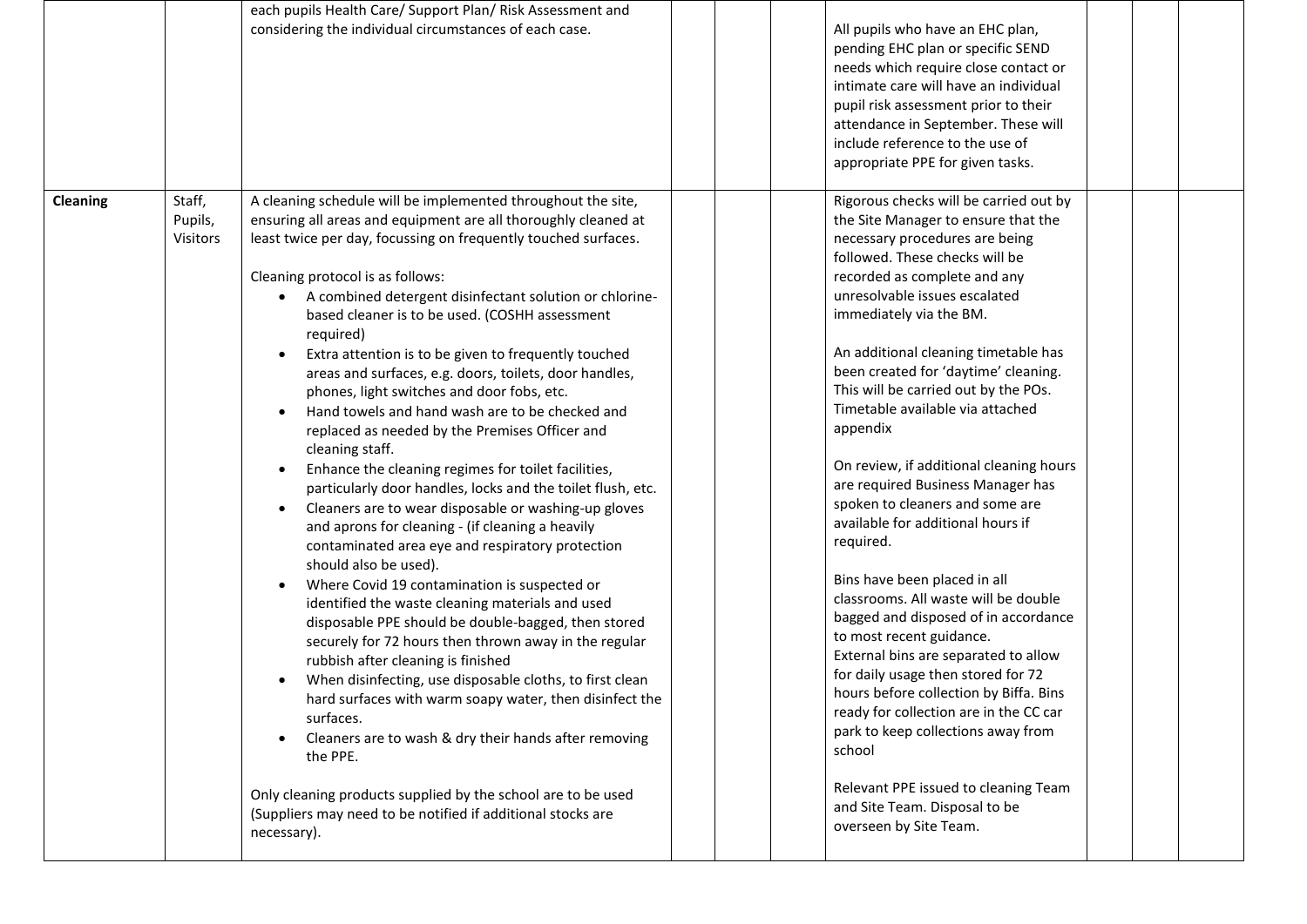|                         |                      | Bin liners should be used in all bins and bins emptied daily.<br>External play equipment is to be included in the cleaning<br>regimes. | All cleaning projects are ordered from<br>Jangro and supplied with relevant<br><b>COSHH</b> information Sheets.<br>All external play equipment will be |
|-------------------------|----------------------|----------------------------------------------------------------------------------------------------------------------------------------|--------------------------------------------------------------------------------------------------------------------------------------------------------|
|                         |                      | Where cleaning has been identified in the risk assessment this is                                                                      | allocated on a rota basis to allow for<br>sanitisation before re-use.                                                                                  |
|                         |                      | normally with standard products such as detergents & bleach. If<br>Covid 19 contamination is known or suspected, then the cleaning     |                                                                                                                                                        |
|                         |                      | should be followed by disinfecting (using chlorine based                                                                               |                                                                                                                                                        |
|                         |                      | products).<br>Although disinfecting may also be carried out routinely as an                                                            |                                                                                                                                                        |
|                         |                      | assurance measure.                                                                                                                     |                                                                                                                                                        |
|                         |                      | Alternative cleaning & disinfecting methods may be appropriate                                                                         |                                                                                                                                                        |
|                         |                      | in some circumstances (e.g. after known contamination), but<br>these should only be carried out following control measures             |                                                                                                                                                        |
|                         |                      | developed from a separate risk assessment and in consultation                                                                          |                                                                                                                                                        |
|                         |                      | with the product suppliers.                                                                                                            |                                                                                                                                                        |
| <b>Deliveries &amp;</b> | Staff,               | If practicable drivers should wash or clean their hands before                                                                         | <b>Deliveries</b>                                                                                                                                      |
| Waste                   | Pupils,              | unloading goods and materials.                                                                                                         | Drop off points at reception only.                                                                                                                     |
| collection.             | Delivery<br>drivers, |                                                                                                                                        | Site team to only take in deliveries                                                                                                                   |
|                         | Waste                | Hands are to be thoroughly washed & dried after handling all                                                                           | into the building wearing gloves or                                                                                                                    |
|                         | collection           | deliveries or waste materials.                                                                                                         | having wiped the packaging with anti-<br>viral spray. Gloves then to disposed of                                                                       |
|                         | operators            | Waste bags and containers - to be kept closed.                                                                                         | appropriately, in a bin.                                                                                                                               |
|                         |                      |                                                                                                                                        | When it is not possible to leave                                                                                                                       |
|                         |                      |                                                                                                                                        | deliveries outside, parcels are only to                                                                                                                |
|                         |                      |                                                                                                                                        | be brought into the building by staff                                                                                                                  |
|                         |                      |                                                                                                                                        | and must be handled with gloves or                                                                                                                     |
|                         |                      |                                                                                                                                        | cleaned with anti-viral spray. Gloves                                                                                                                  |
|                         |                      |                                                                                                                                        | then to disposed of appropriately, in a                                                                                                                |
|                         |                      |                                                                                                                                        | bin.                                                                                                                                                   |
|                         |                      |                                                                                                                                        | Waste                                                                                                                                                  |
|                         |                      |                                                                                                                                        | Waste collection is automated and                                                                                                                      |
|                         |                      |                                                                                                                                        | requires no contact from school staff.                                                                                                                 |
|                         |                      |                                                                                                                                        | Collections routinely happen outside                                                                                                                   |
|                         |                      |                                                                                                                                        | of school drop off and collection, so<br>will impact on minimal people.                                                                                |
|                         |                      |                                                                                                                                        | Current guidance for waste is that it                                                                                                                  |
|                         |                      |                                                                                                                                        | placed inside two bags and should be                                                                                                                   |
|                         |                      |                                                                                                                                        | stored for 72 hours before collection.                                                                                                                 |
|                         |                      |                                                                                                                                        | As collections are weekly it will be                                                                                                                   |
|                         |                      |                                                                                                                                        | possible to create 'holding bins'                                                                                                                      |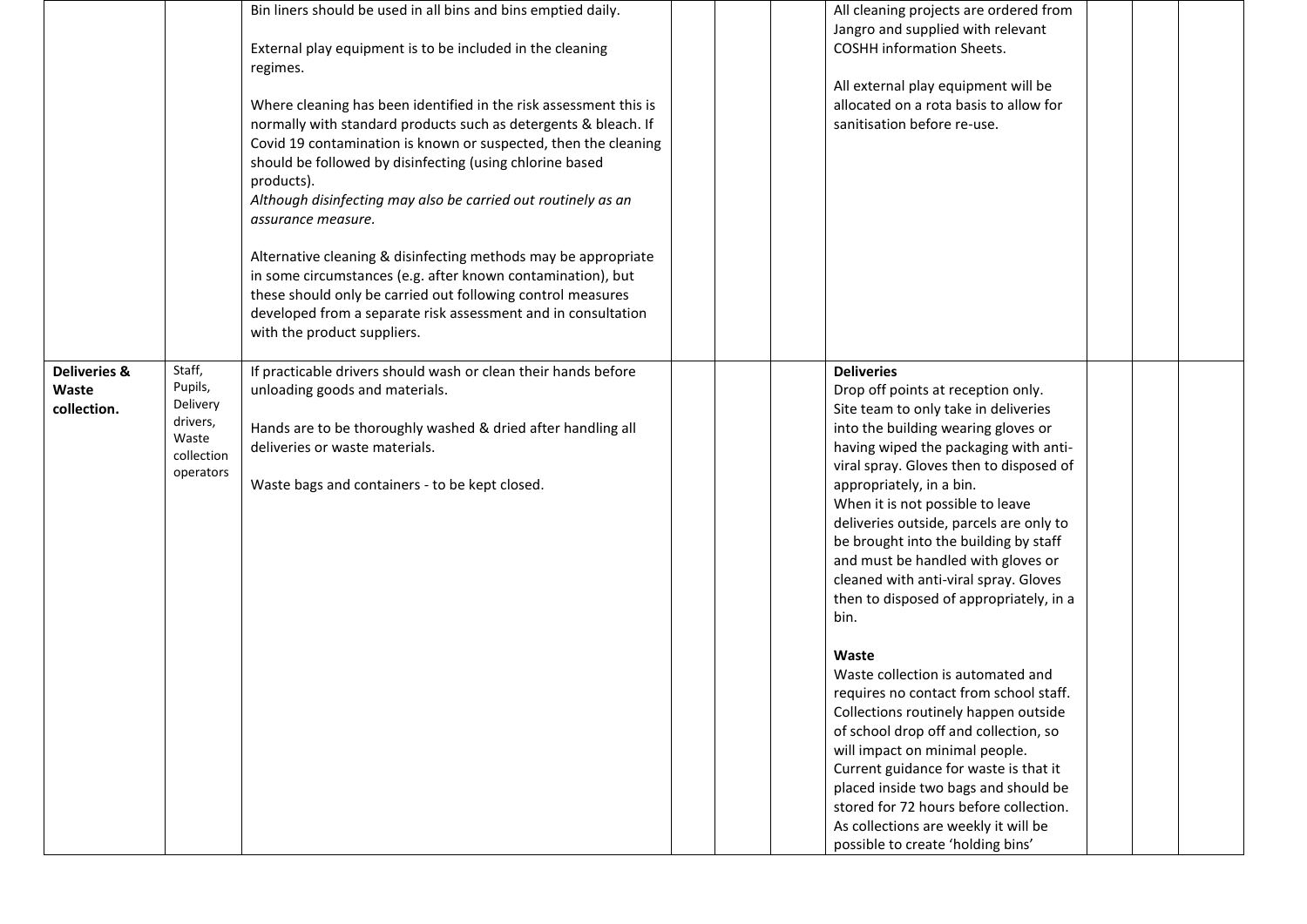|                    |                                      |                                                                                                                                                                                                                                                                                                                                                                                                                                                                                                                                                                                                                                                                                                                        | externally to ensure this is achieved.<br>External bins will be labelled as waste<br>and collection date will be indicated<br>on the signs.                                                                                                                                                                                                                                                                                                                                                                                                                                                                                                                                                                                                                                                                                                                                                                                                               |
|--------------------|--------------------------------------|------------------------------------------------------------------------------------------------------------------------------------------------------------------------------------------------------------------------------------------------------------------------------------------------------------------------------------------------------------------------------------------------------------------------------------------------------------------------------------------------------------------------------------------------------------------------------------------------------------------------------------------------------------------------------------------------------------------------|-----------------------------------------------------------------------------------------------------------------------------------------------------------------------------------------------------------------------------------------------------------------------------------------------------------------------------------------------------------------------------------------------------------------------------------------------------------------------------------------------------------------------------------------------------------------------------------------------------------------------------------------------------------------------------------------------------------------------------------------------------------------------------------------------------------------------------------------------------------------------------------------------------------------------------------------------------------|
| <b>Contractors</b> | Staff,<br>Pupils,<br>Contract<br>ors | All contractors are to wash their hands upon entering the site.<br>Strict hygiene rules to be implemented, all contractors are to be<br>asked to do the following:<br>• Wash hands on entry into individual work areas - or use<br>alcohol-based hand sanitiser.<br>Repeat the hand washing/sanitising regularly.<br>$\bullet$<br>The contractor is to notify the premises staff of all areas visited,<br>in order that these can then be thoroughly cleaned.<br>Contractors & Third-Party Organisations working on site are to<br>have their own COVID 19 risk assessments and safe systems of<br>work which are compatible with the school COVID 19<br>arrangements, or are to comply with the schools arrangements. | Contractors to sanitise and sign the<br>visitor COVID declaration form on<br>arrival.<br>To help reduce the spread of<br>coronavirus (COVID-19) reminding<br>everyone of the public health advice -<br>https://www.publichealth.hscni.net/n<br>ews/covid-19-coronavirus<br>Posters, leaflets and other materials<br>are available for display. These will be<br>displayed in:<br>• Reception areas<br>• Toilets<br>• Notice boards in staffrooms,<br>workrooms and staff kitchens<br>• Meeting rooms<br>https://www.gov.uk/government/pub<br>lications/guidance-to-employers-and-<br>businesses-about-covid-19<br>Wall mounted hand sanitiser units<br>have been installed at the entrance<br>points of the school<br>Site Team to meet all contractors at<br>reception to carry out contractor<br>induction, contained in the contractor<br>folder in the main office.<br>In addition to the usual guidance all<br>contractors must be provided with the |
|                    |                                      |                                                                                                                                                                                                                                                                                                                                                                                                                                                                                                                                                                                                                                                                                                                        | schools Contractor/ Visitor guidance<br>about the school's precautions with<br>regards to prevention of the spread of<br>the virus.<br>If a job cannot be carried out following<br>the social distancing principles; this                                                                                                                                                                                                                                                                                                                                                                                                                                                                                                                                                                                                                                                                                                                                 |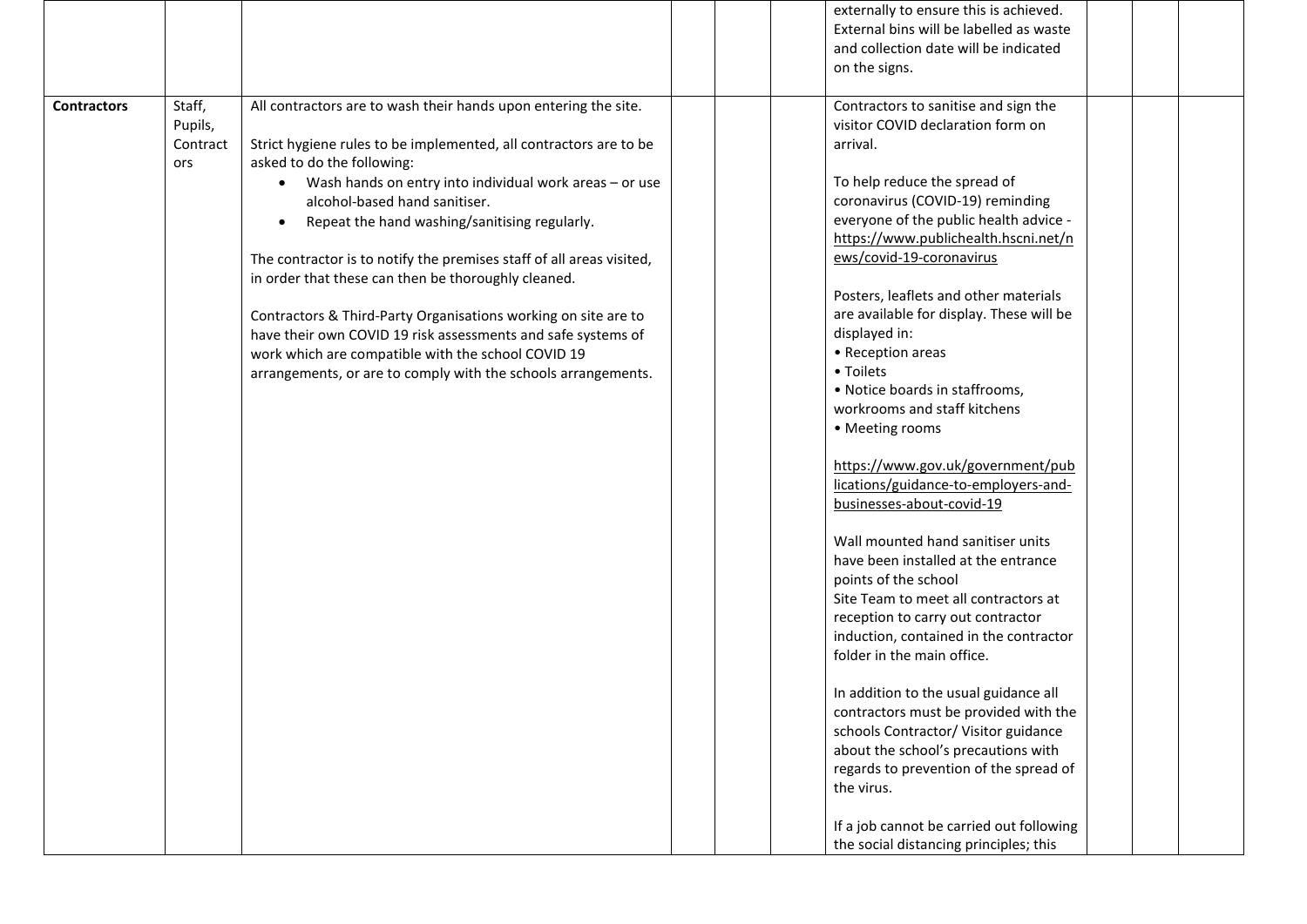|              |                               |                                                                                                                                                                                                                                                                                                                                                                                                                                                                                                                                                                                                                                                                                                                                                                                                                                                                                              | must be discussed with the company<br>the contractor in advance of a visit.<br>Where a contractor refuses or<br>repeatedly fails to observe the social<br>distance principles, then the Site<br>Manager with BM will ask the<br>contractor to leave the site and<br>alternative arrangements will be made<br>to complete the job.<br>The area will be cleaned thoroughly<br>after the work is complete, paying<br>particular attention to door handles<br>and surface that have been touched.<br>Bins are available to contactors to<br>dispose of gloves and wipes.                                                                                                                                                                                                                                                                                                                                                                                                                                                                 |  |
|--------------|-------------------------------|----------------------------------------------------------------------------------------------------------------------------------------------------------------------------------------------------------------------------------------------------------------------------------------------------------------------------------------------------------------------------------------------------------------------------------------------------------------------------------------------------------------------------------------------------------------------------------------------------------------------------------------------------------------------------------------------------------------------------------------------------------------------------------------------------------------------------------------------------------------------------------------------|--------------------------------------------------------------------------------------------------------------------------------------------------------------------------------------------------------------------------------------------------------------------------------------------------------------------------------------------------------------------------------------------------------------------------------------------------------------------------------------------------------------------------------------------------------------------------------------------------------------------------------------------------------------------------------------------------------------------------------------------------------------------------------------------------------------------------------------------------------------------------------------------------------------------------------------------------------------------------------------------------------------------------------------|--|
| Poor hygiene | Staff,<br>Pupils,<br>Visitors | Wash hands thoroughly and regularly. Use soap and water for at<br>least 20 seconds. Hands should then be dried using disposable<br>towels etc, which should be disposed of into the bins provided.<br>Use alcohol-based hand sanitiser if soap and water is not<br>available and hand washing technique to be adopted as directed<br>by NHS guidance.<br>Avoid touching your face/eyes/nose/mouth with unwashed<br>hands and cover your cough or sneeze with a tissue then throw it<br>in the bin.<br>Provide additional hand washing & drying facilities where<br>necessary.<br>Regularly clean the hand washing facilities and check soap and<br>sanitiser levels.<br>Provide suitable and sufficient rubbish bins for hand towels with<br>regular removal and disposal.<br>Sites may need extra supplies of soap, hand sanitiser and paper<br>towels and these should be securely stored. | Employees and students to be<br>reminded on a regular basis to wash<br>their hands for 20 seconds with water<br>and soap and the importance of<br>proper drying with disposable towels.<br>Also reminded to catch coughs and<br>sneezes in tissues - Follow Catch it,<br>Bin it, Kill it and to avoid touching<br>face, eyes, nose or mouth with<br>unclean hands. Tissues will be made<br>available throughout the workplace.<br>To help reduce the spread of<br>coronavirus (COVID-19) reminding<br>everyone of the public health advice<br>https://www.publichealth.hscni.net/n<br>ews/covid-19-coronavirus<br>Posters, leaflets and other materials<br>are available for display. These will be<br>displayed in:<br>•Reception areas<br>•Toilets<br>.Notice boards in staffrooms,<br>workrooms and staff kitchens<br>https://www.gov.uk/government/pub<br>lications/guidance-to-employers-and-<br>businesses-about-covid-19<br>Wall mounted hand sanitiser units<br>have been installed at the entrance<br>points of the school. |  |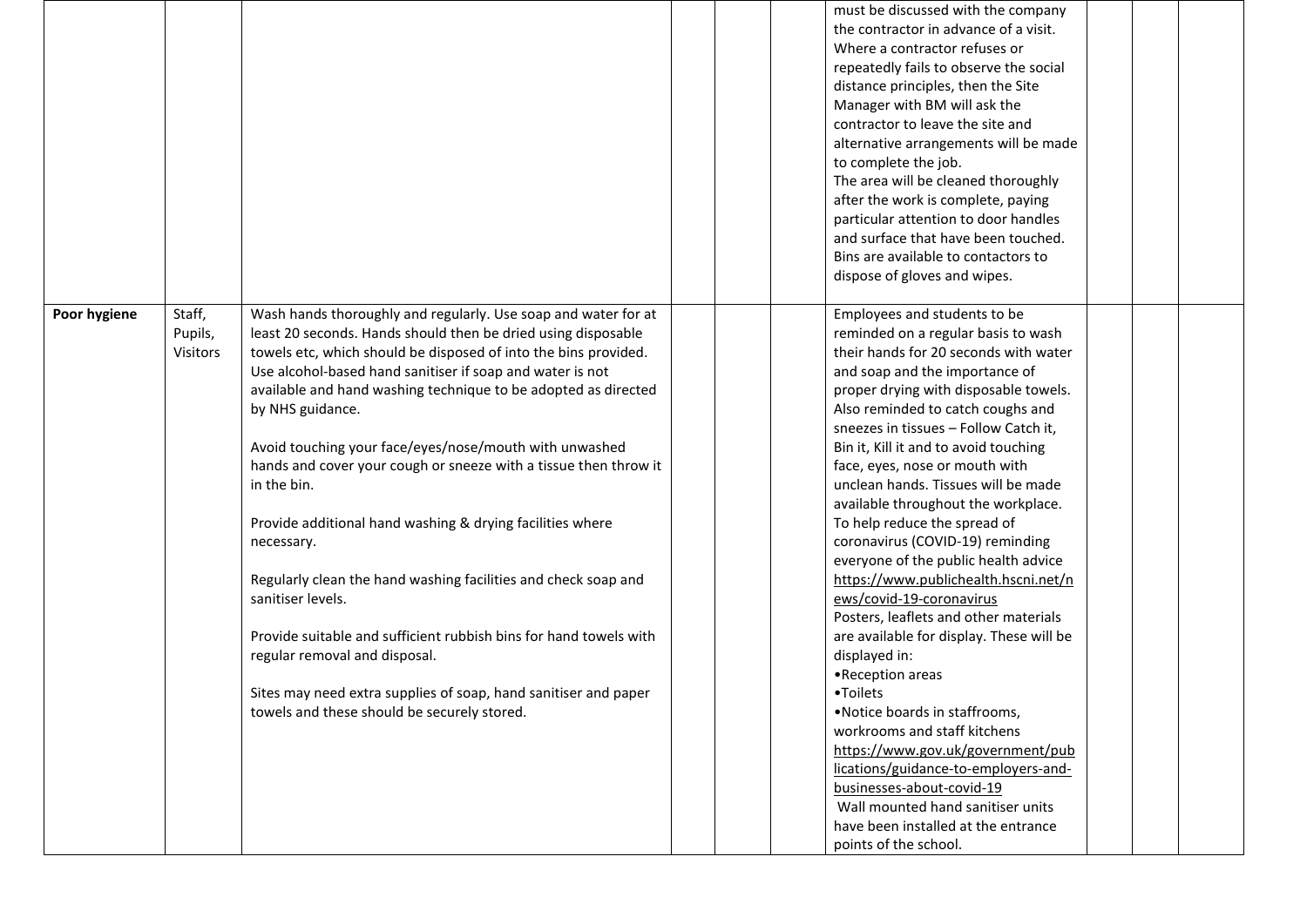|               |        |                                                                   | Bins have been positioned in all                                    |
|---------------|--------|-------------------------------------------------------------------|---------------------------------------------------------------------|
|               |        |                                                                   | classrooms. All waste will be double                                |
|               |        |                                                                   | bagged and disposed of by an                                        |
|               |        |                                                                   | appropriate member of staff, in                                     |
|               |        |                                                                   | accordance to most recent guidance.                                 |
|               |        |                                                                   | Bins will also be placed in reception                               |
|               |        |                                                                   | for visitors to dispose of tissues and                              |
|               |        |                                                                   | wipes. These bins will be emptied                                   |
|               |        |                                                                   | daily as a minimum and the waste                                    |
|               |        |                                                                   | disposed of in accordance with                                      |
|               |        |                                                                   | current guidance                                                    |
|               |        |                                                                   |                                                                     |
| Canteen use - | Staff, | Hand cleaning facilities or hand sanitiser should be available at | All pupils will remain on site for their                            |
| exposure from | Pupils | the entrance of any room where people eat and should be used      | lunch.                                                              |
| large numbers |        | by all persons when entering and leaving the area.                |                                                                     |
| of persons    |        |                                                                   | Hot plated meals will be provided in                                |
|               |        | Where catering is provided on site, where possible food served    | the school hall for all year groups. This                           |
|               |        | or displayed should be individually wrapped to avoid              | will be staggered and children will sit                             |
|               |        | contamination. Touching multiple items before making final        | in their year groups. Children will take                            |
|               |        | selection should be discouraged.                                  | their individual water bottles with                                 |
|               |        | Food displays should be protected against contamination by        | them to the hall.                                                   |
|               |        | coughing, sneezing, etc).                                         |                                                                     |
|               |        |                                                                   | Packed lunches will be eaten in year                                |
|               |        | Any cutlery provided should be handed out by staff wearing        | group classes                                                       |
|               |        | gloves or allocated separately to users and not provided in       |                                                                     |
|               |        | communal storage where users select their own.                    | Break times will be staggered to                                    |
|               |        |                                                                   | ensure that the social distancing                                   |
|               |        | Payments should be taken by contactless methods wherever          | principles can be maintained. The                                   |
|               |        | possible.                                                         | adult responsible for the class will                                |
|               |        |                                                                   | escort the children outside to the                                  |
|               |        | Drinking water should be provided with enhanced cleaning          | designated area and remain with their                               |
|               |        |                                                                   | children. When outside the children                                 |
|               |        | measures of the tap mechanism introduced.                         |                                                                     |
|               |        | Where possible, Kitchen windows should remain open to             | will remain in specific areas and will                              |
|               |        |                                                                   | not be permitted to mix with other                                  |
|               |        | increase ventilation (Fly-screens should be fitted).              | children from other classes or groups                               |
|               |        | Tables and chairs should be cleaned between each use.             |                                                                     |
|               |        |                                                                   | All drinking fountains are now<br>available and instructions are in |
|               |        |                                                                   | Section 5 of this document                                          |
|               |        | All rubbish and waste should be put straight in the bin by the    |                                                                     |
|               |        | user and not left for someone else to clear up.                   |                                                                     |
|               |        |                                                                   | Chairs and tables to be cleaned                                     |
|               |        | All areas used for eating must be thoroughly cleaned at the end   | between use where necessary.                                        |
|               |        | of each break and shift, including chairs, door handles, vending  |                                                                     |
|               |        | machines and payment devices.                                     | All food waste will be disposed in                                  |
|               |        |                                                                   | accordance with current guidance.                                   |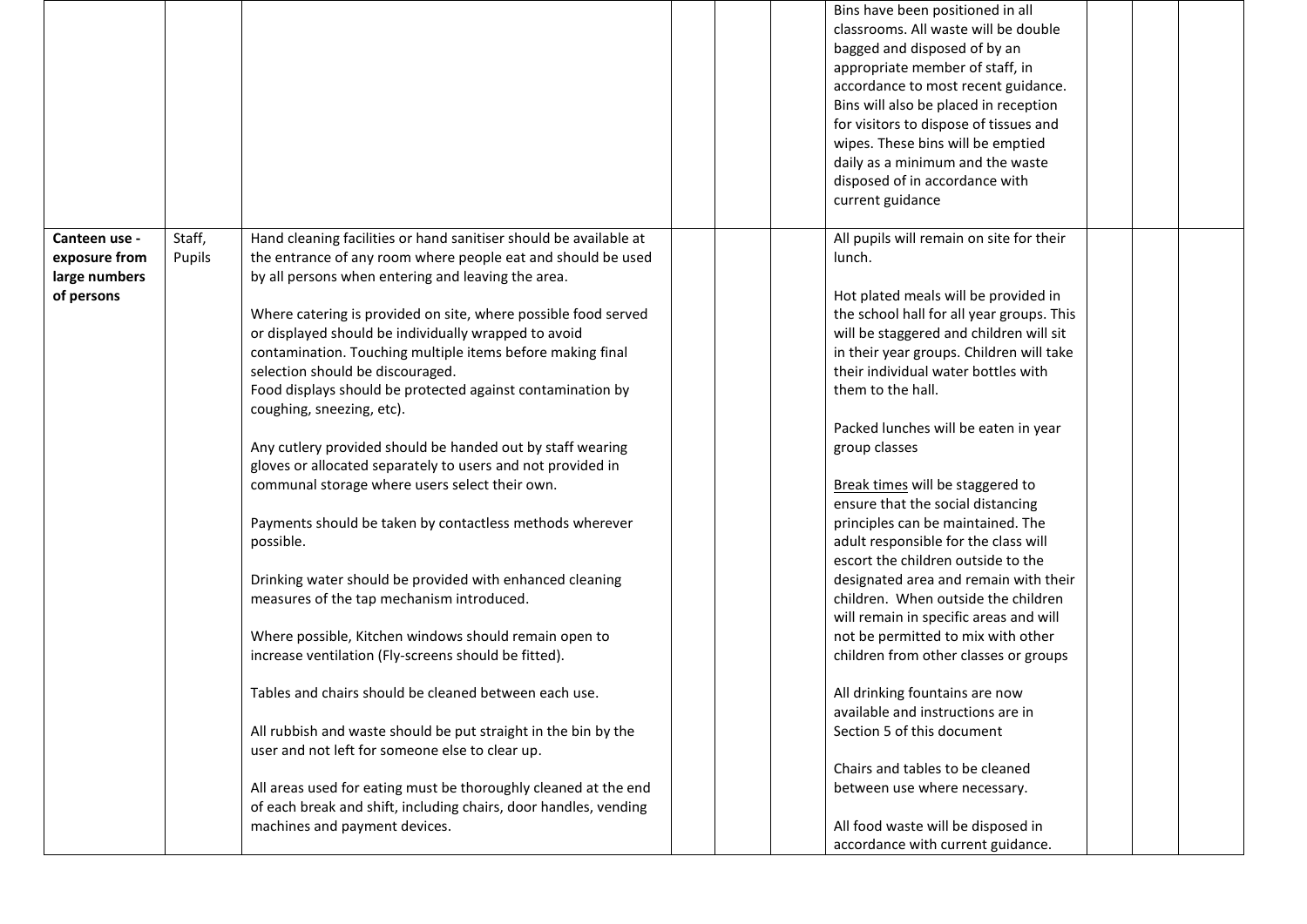|                                                                                  |                  |                                                                                                                                                                                             | The eating area will be thoroughly<br>cleaned after use; paying specific<br>attention to table tops, chairs and<br>entrance and exits of the room.<br>All staff will be encouraged to take<br>time outside at lunchtime and will be<br>reminded of the importance of social<br>distancing and must remain in their<br>allocated teaching bubbles. Staff<br>break on rota and can eat in the staff<br>room socially distanced. Chairs and<br>tables sanitised after use.                                                                                                                                                                                                                                                                                                                                                                                                                     |  |
|----------------------------------------------------------------------------------|------------------|---------------------------------------------------------------------------------------------------------------------------------------------------------------------------------------------|---------------------------------------------------------------------------------------------------------------------------------------------------------------------------------------------------------------------------------------------------------------------------------------------------------------------------------------------------------------------------------------------------------------------------------------------------------------------------------------------------------------------------------------------------------------------------------------------------------------------------------------------------------------------------------------------------------------------------------------------------------------------------------------------------------------------------------------------------------------------------------------------|--|
| <b>Use of Changing</b><br>facilities,<br>toilets, showers<br>and drying<br>rooms | Staff,<br>Pupils | Provide suitable and sufficient rubbish bins in these areas with<br>regular removal and disposal.<br>Bin liners should be used in all bins.<br>Wash & dry hands after using the facilities. | No specific sports changing facilities at<br>Rowlatts Mead. Children will change<br>within their classrooms<br>Intimate Care to be carried out<br>according to existing school policy.<br>Staff who are required to carry out<br>intimate care will be provided with<br>relevant PPE to carry out this task.<br>All PPE used to be disposed of<br>immediately and in accordance with<br>current guidance.<br>Cleaning of toileting facilities has been<br>increased throughout wider opening<br>and will continue in the new academic<br>year.<br>Social distancing measures have been<br>put in place in the areas close to the<br>toilets and break and lunchtimes have<br>been staggered so that numbers can<br>be kept low in these areas.<br>Staff who wish to change their clothes<br>on arrival and departure have<br>sufficient options and toilet facilities<br>for this to occur. |  |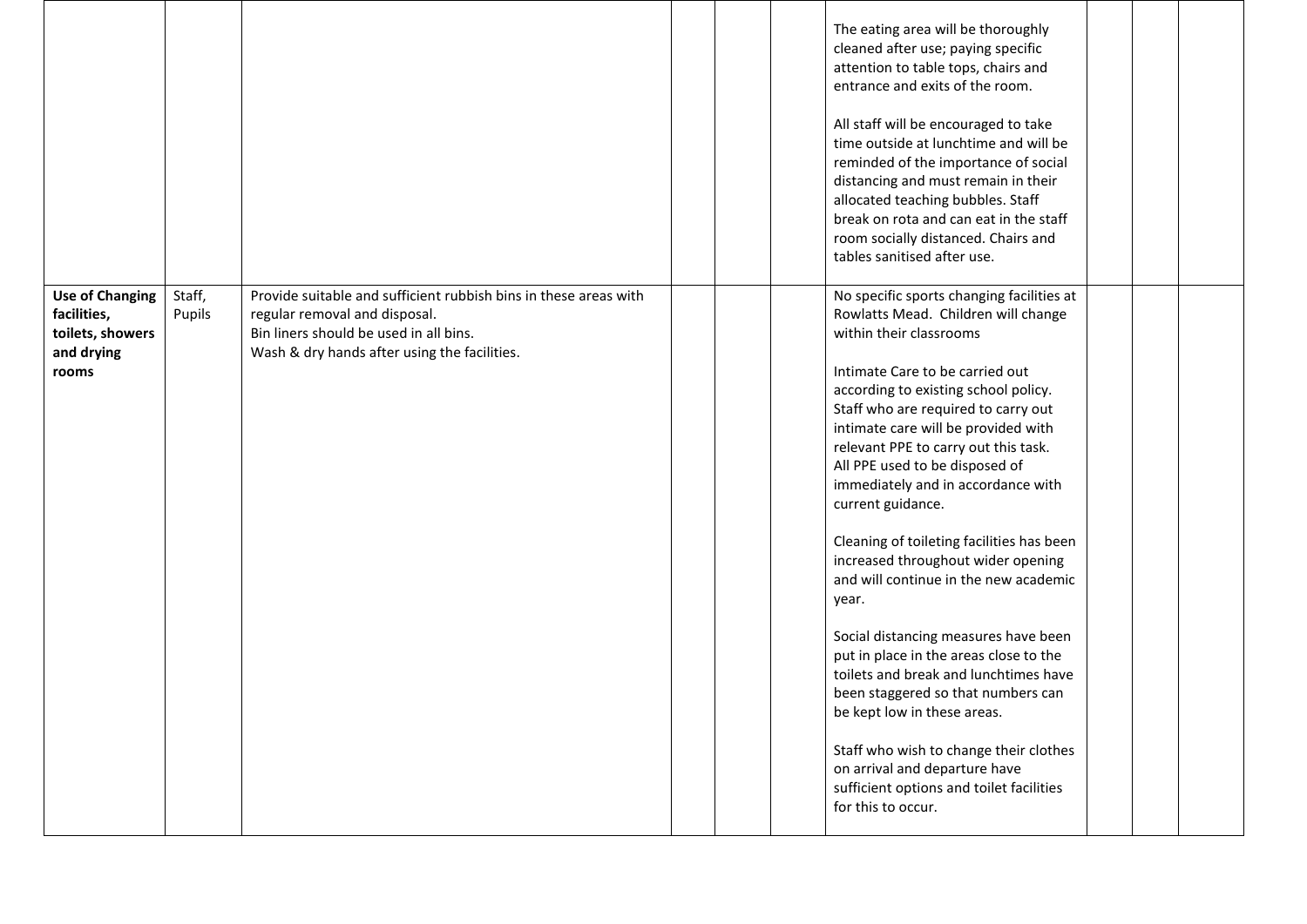| Lack of   | Staff,   | Clear posters, signage and information is to be displayed around   | Employees, pupils, contractors and       |
|-----------|----------|--------------------------------------------------------------------|------------------------------------------|
| awareness | Pupils,  | the site (and particularly in welfare areas) reminding all persons | limited numbers of visitors to be        |
|           | Visitors | of hygiene and hand washing requirements.                          | reminded on a regular basis to wash      |
|           |          | This information should also be easily understandable to small     | their hands for 20 seconds with hot      |
|           |          | children where necessary.                                          | water and soap and the importance of     |
|           |          |                                                                    | proper drying with disposable towels.    |
|           |          | "Toolbox talks" will be carried out for all personnel on site,     | Also reminded to catch coughs and        |
|           |          | warning them of the risks posed by the virus as well as the        | sneezes in tissues - Follow Catch it,    |
|           |          | control measures outlined in this assessment and from              | Bin it, Kill it and to avoid touching    |
|           |          | government guidance. This will include informing personnel of      | face, eyes, nose or mouth with           |
|           |          | the known symptoms.                                                | unclean hands. Tissues will be made      |
|           |          |                                                                    | available throughout the workplace.      |
|           |          | Staff are to challenge any person not adhering to the control      |                                          |
|           |          | measures within this risk assessment.                              | To help reduce the spread of             |
|           |          |                                                                    | coronavirus (COVID-19) reminding         |
|           |          |                                                                    | everyone of the public health advice -   |
|           |          |                                                                    | https://www.publichealth.hscni.net/n     |
|           |          |                                                                    | ews/covid-19-coronavirus                 |
|           |          |                                                                    |                                          |
|           |          |                                                                    | Posters, leaflets and other materials    |
|           |          |                                                                    | are available for display. These will be |
|           |          |                                                                    | displayed in:<br>• Reception areas       |
|           |          |                                                                    | • Toilets                                |
|           |          |                                                                    | • Notice boards in staffrooms,           |
|           |          |                                                                    | workrooms and staff kitchens             |
|           |          |                                                                    |                                          |
|           |          |                                                                    | • Meeting rooms                          |
|           |          |                                                                    | https://www.gov.uk/government/pub        |
|           |          |                                                                    | lications/guidance-to-employers-and-     |
|           |          |                                                                    | businesses-about-covid-19                |
|           |          |                                                                    |                                          |
|           |          |                                                                    | All staff to attend staff briefings with |
|           |          |                                                                    | principal and SLT members to talk        |
|           |          |                                                                    | through all the procedures.              |
|           |          |                                                                    | PowerPoint slides will be provided for   |
|           |          |                                                                    | staff to keep with all systems and       |
|           |          |                                                                    | processes explained.                     |
|           |          |                                                                    | Staff are encouraged to challenge        |
|           |          |                                                                    | poor practice but will be mindful of an  |
|           |          |                                                                    | audience and be polite in doing so.      |
|           |          |                                                                    |                                          |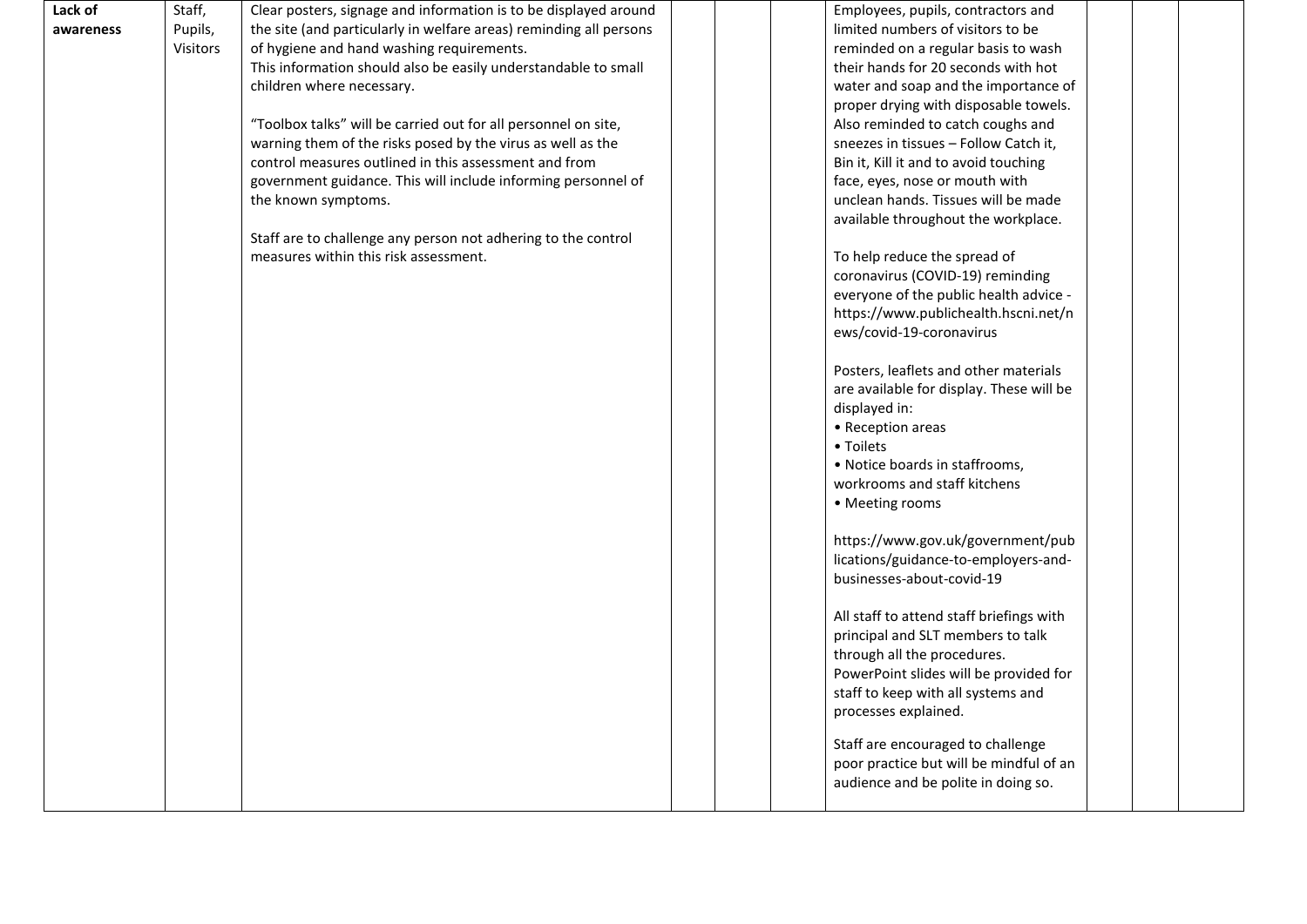| <b>First Aid</b>     | Staff    | When physical contact is necessary PPE appropriate to the level   |  | Used ice pack covers to be stored in         |  |  |
|----------------------|----------|-------------------------------------------------------------------|--|----------------------------------------------|--|--|
| provision /          | Pupils,  | of risk is to be worn (Gloves, face mask, apron, eye protection). |  | the container in the medical room and        |  |  |
| <b>Medical Needs</b> | Visitors |                                                                   |  | will be sanitised daily                      |  |  |
|                      |          | Upon completion of first aid, thoroughly wash & dry the hands     |  |                                              |  |  |
|                      |          | and any points of contact, and clean & disinfect the affected     |  | All areas have been equipped with the        |  |  |
|                      |          | area.                                                             |  | required PPE and cleaning materials.         |  |  |
|                      |          |                                                                   |  | The PPE and cleaning materials will be       |  |  |
|                      |          | If dealing with a child with complex medical needs where aerosol  |  | appropriately stored to ensure they          |  |  |
|                      |          | generating procedures are performed an FFP3 standard face         |  | work to their maximum effect and             |  |  |
|                      |          | mask should be worn, for which face fit testing (FFT) must be     |  | should be disposed of in the bins            |  |  |
|                      |          | completed beforehand. Other appropriate PPE may also be           |  | provided.                                    |  |  |
|                      |          | required - refer to latest government guidance for the            |  |                                              |  |  |
|                      |          | procedure.                                                        |  | Where possible the member of staff           |  |  |
|                      |          |                                                                   |  | will ensure that social distancing is        |  |  |
|                      |          |                                                                   |  | observed. If necessary another               |  |  |
|                      |          |                                                                   |  | member of staff with relevant PPE can        |  |  |
|                      |          |                                                                   |  | assist with first aid to ensure staff        |  |  |
|                      |          |                                                                   |  | touch the minimum number of                  |  |  |
|                      |          |                                                                   |  | surfaces.                                    |  |  |
|                      |          |                                                                   |  |                                              |  |  |
|                      |          |                                                                   |  | Supporting Pupils with Medical               |  |  |
|                      |          |                                                                   |  | Conditions Policy Update to reflect          |  |  |
|                      |          |                                                                   |  | COVID social distancing and PPE (See         |  |  |
|                      |          |                                                                   |  | appendix Supporting Pupils with              |  |  |
|                      |          |                                                                   |  | <b>Medical Conditions Policy)</b>            |  |  |
|                      |          |                                                                   |  |                                              |  |  |
|                      |          |                                                                   |  |                                              |  |  |
|                      |          |                                                                   |  |                                              |  |  |
|                      |          |                                                                   |  |                                              |  |  |
|                      |          |                                                                   |  | First Aid for cases of suspected Covid       |  |  |
|                      |          |                                                                   |  | $-19$                                        |  |  |
|                      |          |                                                                   |  |                                              |  |  |
|                      |          |                                                                   |  | PPE should be worn by staff caring for       |  |  |
|                      |          |                                                                   |  | the child while they await collection if     |  |  |
|                      |          |                                                                   |  | a distance of 2 metres cannot be             |  |  |
|                      |          |                                                                   |  |                                              |  |  |
|                      |          |                                                                   |  | maintained (such as for a very young         |  |  |
|                      |          |                                                                   |  | child or a child with complex needs).        |  |  |
|                      |          |                                                                   |  |                                              |  |  |
|                      |          |                                                                   |  | In an emergency, call 999 if they are        |  |  |
|                      |          |                                                                   |  | seriously ill or injured or their life is at |  |  |
|                      |          |                                                                   |  | risk. Do not visit the GP, pharmacy,         |  |  |
|                      |          |                                                                   |  | urgent care centre or a hospital with a      |  |  |
|                      |          |                                                                   |  | potentially infected person.                 |  |  |
|                      |          |                                                                   |  |                                              |  |  |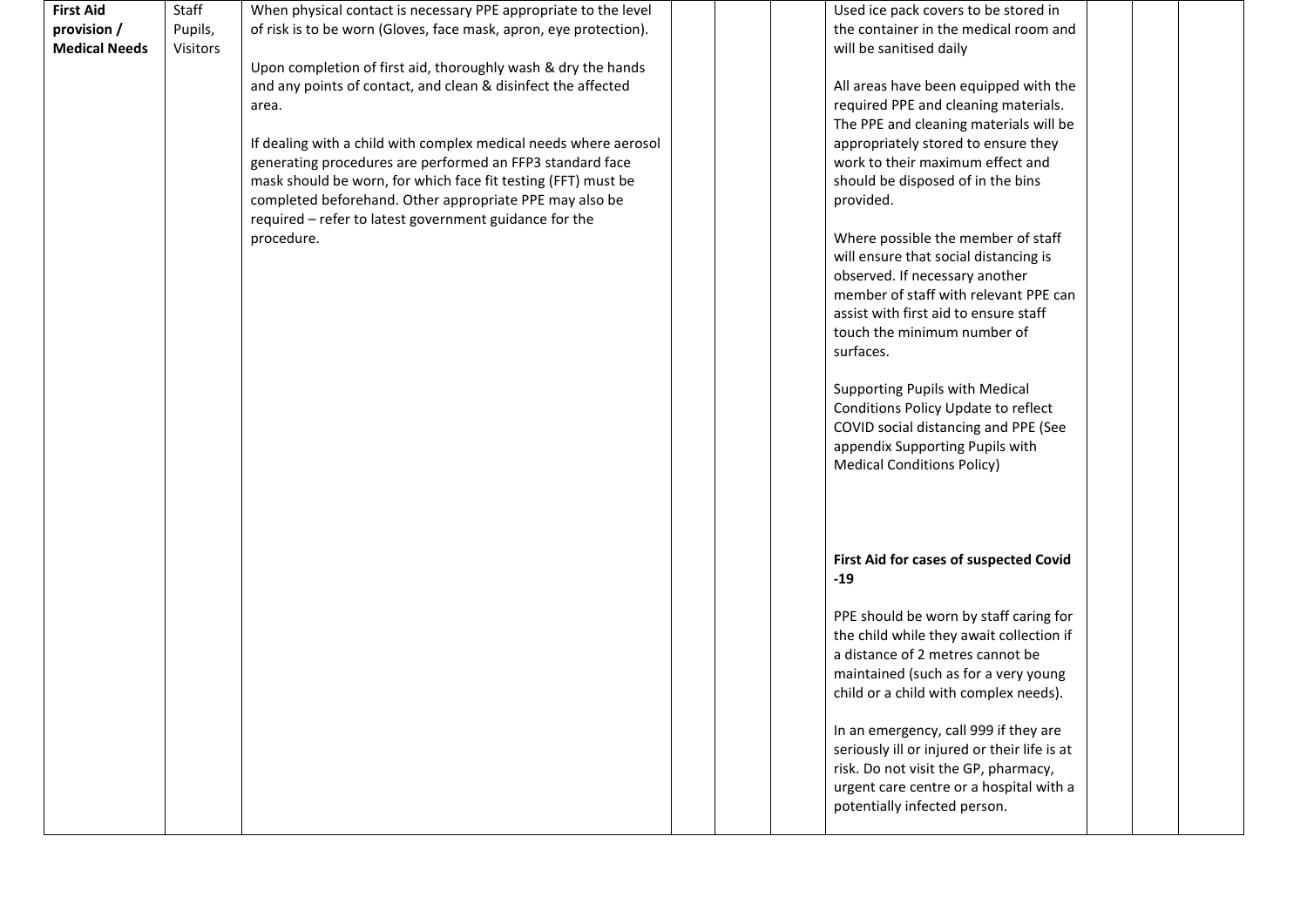|  | If a member of staff has helped        |
|--|----------------------------------------|
|  | someone who was unwell with a new,     |
|  | continuous cough or a high             |
|  | temperature, they do not need to go    |
|  | home unless they develop symptoms      |
|  | themselves (and in which case, we will |
|  | guide them to a testing station) or if |
|  | the child subsequently tests positive. |
|  |                                        |
|  | They should wash their hands           |
|  | thoroughly for 20 seconds and dry      |
|  | them using paper towels after any      |
|  | contact with someone who is unwell.    |
|  | Cleaning the affected area with        |
|  | normal household disinfectant or       |
|  | provided sanitiser after someone with  |
|  | symptoms has left will reduce the risk |
|  | of passing the infection on to other   |
|  | people. See the COVID-19: cleaning of  |
|  | non-healthcare settings guidance.      |
|  |                                        |
|  | After providing first aid all PPE must |
|  | be disposed of immediately in the bins |
|  | provided and waste must be disposed    |
|  | of in line with current guidance.      |
|  |                                        |
|  | When SLT check and sign the medical    |
|  | records they must wear PPE as these    |
|  | books will have been handled by        |
|  | multiple staff                         |

## **Government & NHS Guidance**

Coronavirus Guidance <https://www.gov.uk/coronavirus>

Guidance on infection prevention and control for COVID-19 <https://www.gov.uk/government/publications/wuhan-novel-coronavirus-infection-prevention-and-control>

Cleaning Guidance

<https://www.gov.uk/government/publications/covid-19-decontamination-in-non-healthcare-settings/covid-19-decontamination-in-non-healthcare-settings>

Check if you have coronavirus symptoms <https://www.nhs.uk/conditions/coronavirus-covid-19/check-if-you-have-coronavirus-symptoms/>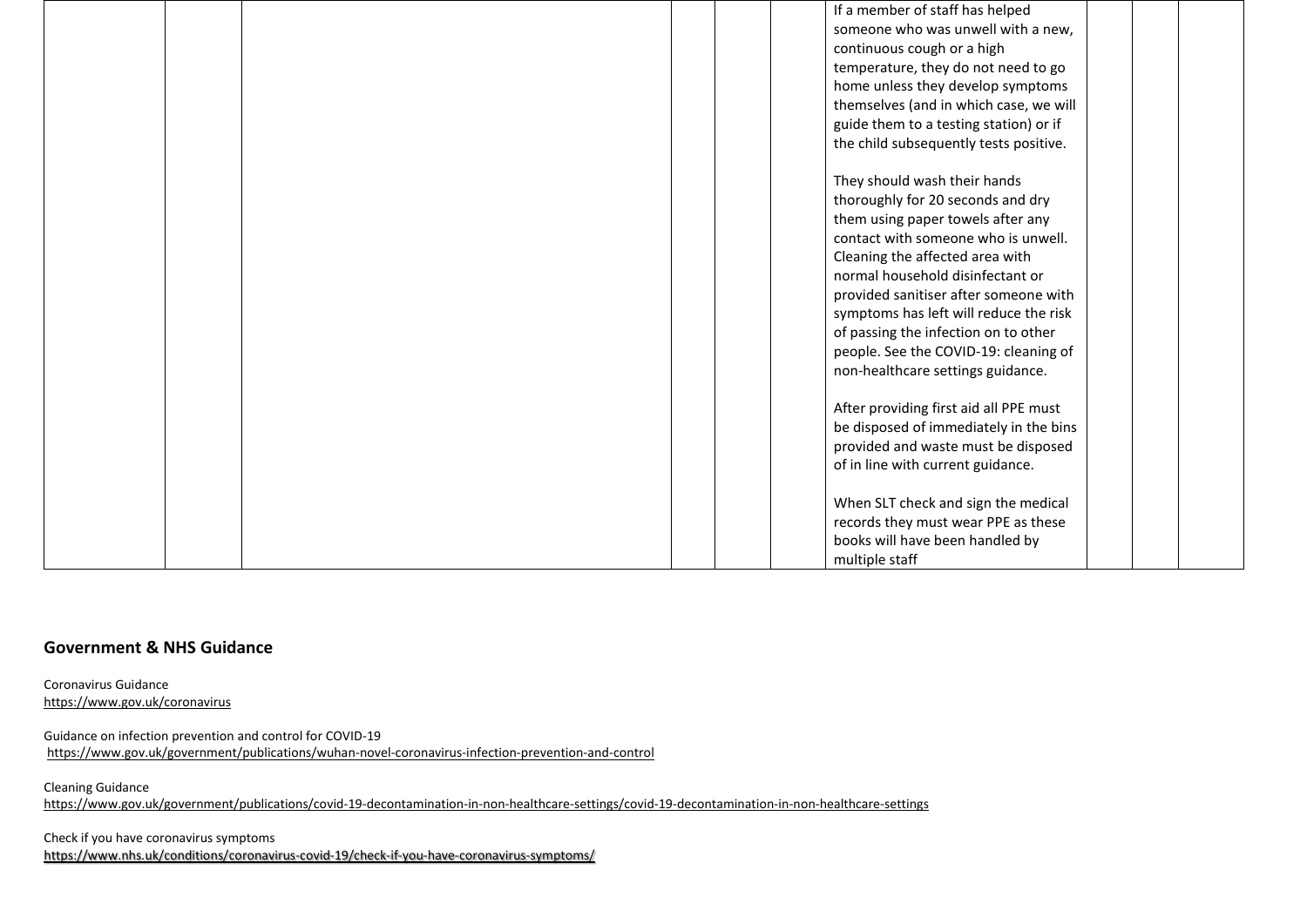Extremely Vulnerable Persons [https://www.gov.uk/government/publications/guidance-on-shielding-and-protecting-extremely-vulnerable-persons-from-covid-19/guidance-on-shielding-and-protecting](https://www.gov.uk/government/publications/guidance-on-shielding-and-protecting-extremely-vulnerable-persons-from-covid-19/guidance-on-shielding-and-protecting-extremely-vulnerable-persons-from-covid-19)[extremely-vulnerable-persons-from-covid-19](https://www.gov.uk/government/publications/guidance-on-shielding-and-protecting-extremely-vulnerable-persons-from-covid-19/guidance-on-shielding-and-protecting-extremely-vulnerable-persons-from-covid-19)

Contingency Framework

<https://www.gov.uk/government/publications/how-schools-can-plan-for-tier-2-local-restrictions/how-schools-can-plan-for-tier-2-local-restrictions>

Identification of Clinically Extremely Vulnerable

[https://www.gov.uk/government/publications/guidance-on-shielding-and-protecting-extremely-vulnerable-persons-from-covid-19/guidance-on-shielding-and-protecting-extremely-vulnerable-persons-from](https://www.gov.uk/government/publications/guidance-on-shielding-and-protecting-extremely-vulnerable-persons-from-covid-19/guidance-on-shielding-and-protecting-extremely-vulnerable-persons-from-covid-19#cev)[covid-19#cev](https://www.gov.uk/government/publications/guidance-on-shielding-and-protecting-extremely-vulnerable-persons-from-covid-19/guidance-on-shielding-and-protecting-extremely-vulnerable-persons-from-covid-19#cev)

School Covid 19 routine & serial testing guide

[https://www.gov.uk/government/publicaticons/coronavirus-covid-19-asymptomatic-testing-in-schools-and-colleges/coronavirus-covid-19-asymptomatic-testing-in-schools-and-colleges](https://www.gov.uk/government/publications/coronavirus-covid-19-asymptomatic-testing-in-schools-and-colleges/coronavirus-covid-19-asymptomatic-testing-in-schools-and-colleges)

<https://get-help-with-remote-education.education.gov.uk/rapid-testing/>

Lateral Flow Testing in Primary Schools

[Rapid asymptomatic coronavirus \(COVID-19\) testing for staff in primary schools, school-based nurseries and maintained nursery schools -](https://www.gov.uk/government/publications/coronavirus-covid-19-asymptomatic-testing-for-staff-in-primary-schools-and-nurseries/rapid-asymptomatic-coronavirus-covid-19-testing-for-staff-in-primary-schools-school-based-nurseries-and-maintained-nursery-schools) GOV.UK (www.gov.uk)

HSE Guidance on alternative cleaning & disinfecting methods using fogging, mists etc

Disinfecting using [fog, mist and other systems during the coronavirus \(COVID-19\) pandemic -](https://www.hse.gov.uk/coronavirus/disinfecting-premises-during-coronavirus-outbreak.htm?utm_source=govdelivery&utm_medium=email&utm_campaign=coronavirus&utm_term=disinfecting-headline&utm_content=covid-4-feb-21) HSE news

Grassroots sports guidance for 1st April 2021

[Coronavirus \(COVID-19\): grassroots sports guidance for safe provision including team sport, contact combat sport and organised sport events -](https://www.gov.uk/guidance/coronavirus-covid-19-grassroots-sports-guidance-for-safe-provision-including-team-sport-contact-combat-sport-and-organised-sport-events) GOV.UK (www.gov.uk)

School's Covid 19 operational guidance – July 2021

[Schools COVID-19 operational guidance \(publishing.service.gov.uk\)](https://assets.publishing.service.gov.uk/government/uploads/system/uploads/attachment_data/file/999689/Schools_guidance_Step_4_update_FINAL.pdf)

Promoting and supporting mental health and wellbeing in schools and colleges

[Promoting and supporting mental health and wellbeing in schools and colleges -](https://www.gov.uk/guidance/mental-health-and-wellbeing-support-in-schools-and-colleges#contents) GOV.UK (www.gov.uk)

Press Release for 16 Aug 21

[Self-isolation to be eased for fully vaccinated adults in step 4 -](https://www.gov.uk/government/news/self-isolation-to-be-eased-for-fully-vaccinated-adults-in-step-4) GOV.UK (www.gov.uk)

Press Release Twice weekly testing availability

Twice weekly rapid testing to be available to everyone in England - GOV.UK (www.gov.uk)

| I<br>. .<br>۱ | I |  |  |
|---------------|---|--|--|
|               |   |  |  |

## **Scoring Table Risk Scoring Guide**